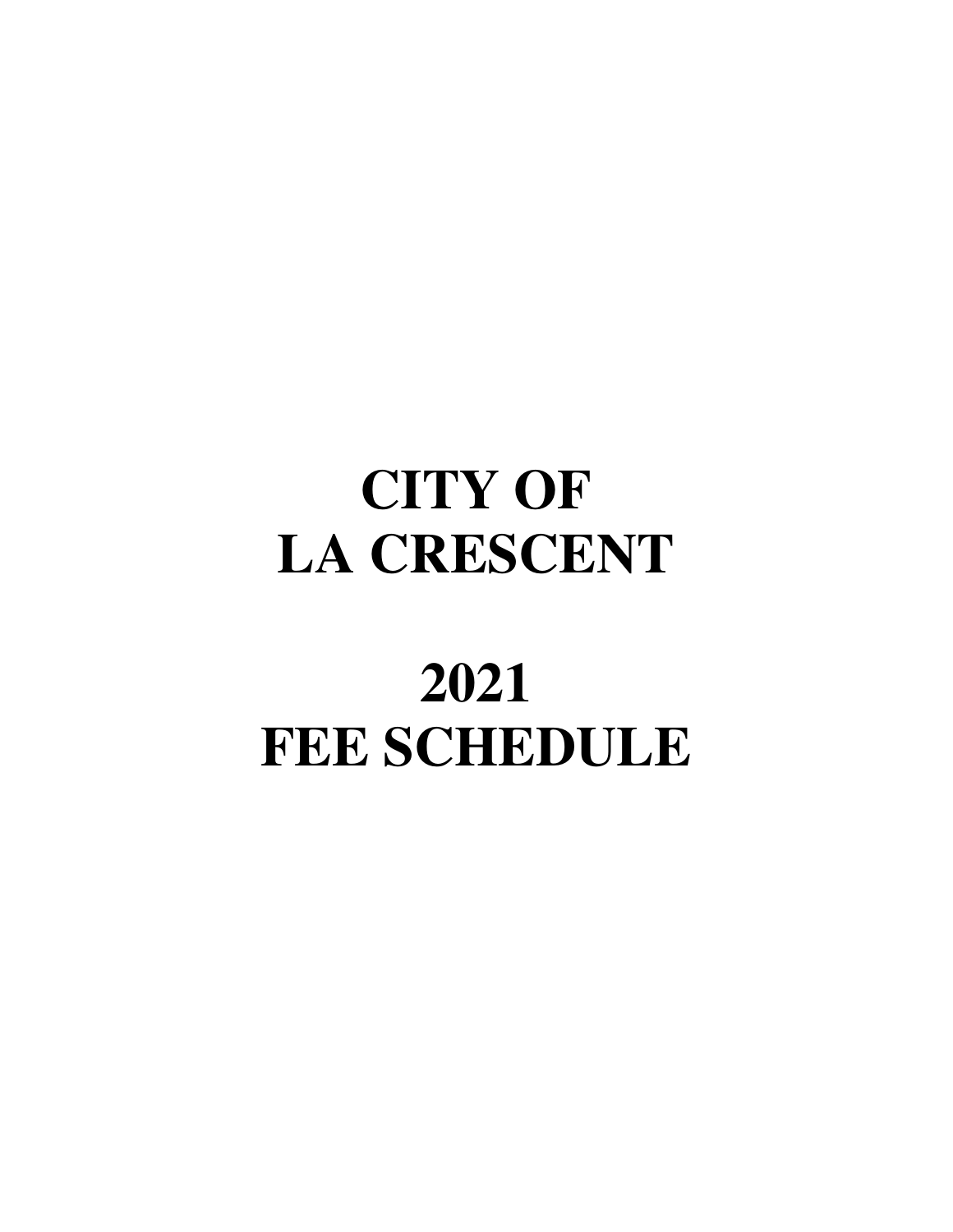# **TABLE OF CONTENTS CITY OF LA CRESCENT FEE SCHEDULE 2021**

| <b>ADMINISTRATION</b>                 | <b>PAGE 1, 2</b>   |
|---------------------------------------|--------------------|
| <b>BUILDING</b>                       | PAGE <sub>3</sub>  |
| <b>INSPECTIONS AND PERMITTING</b>     |                    |
| A. DEMOLITION                         |                    |
| <b>B. FOUNDATION</b>                  |                    |
| C. MOBILE HOME                        |                    |
| D. ROOFING                            |                    |
| E. SIDING                             |                    |
| A. MECHANICAL PERMITS                 | PAGE 4             |
| <b>B. PLUMBING PERMITS</b>            |                    |
| PERMIT FEES - UNIFORM BUILDING CODE   | PAGE 5             |
| OTHER INSPECTION FEES                 | PAGE 6             |
| <b>FIRE - RISK REDUCTION SERVICES</b> | <b>PAGE 7, 8</b>   |
| <b>GOLF</b>                           | PAGE 9             |
| <b>LIBRARY</b>                        | PAGE 10            |
| <b>PARKS</b>                          | PAGE <sub>11</sub> |
| <b>POLICE</b>                         | PAGE <sub>12</sub> |
| <b>PUBLIC WORKS</b>                   | PAGE <sub>13</sub> |
| <b>RECREATION</b>                     | PAGE 14            |
| <b>SEWER</b>                          | PAGE 15,16         |
| <b>SOLID WASTE</b>                    | PAGE 17            |
| <b>WATER</b>                          | PAGE 18 - 20       |
| <b>ZONING</b>                         | PAGE 21, 22        |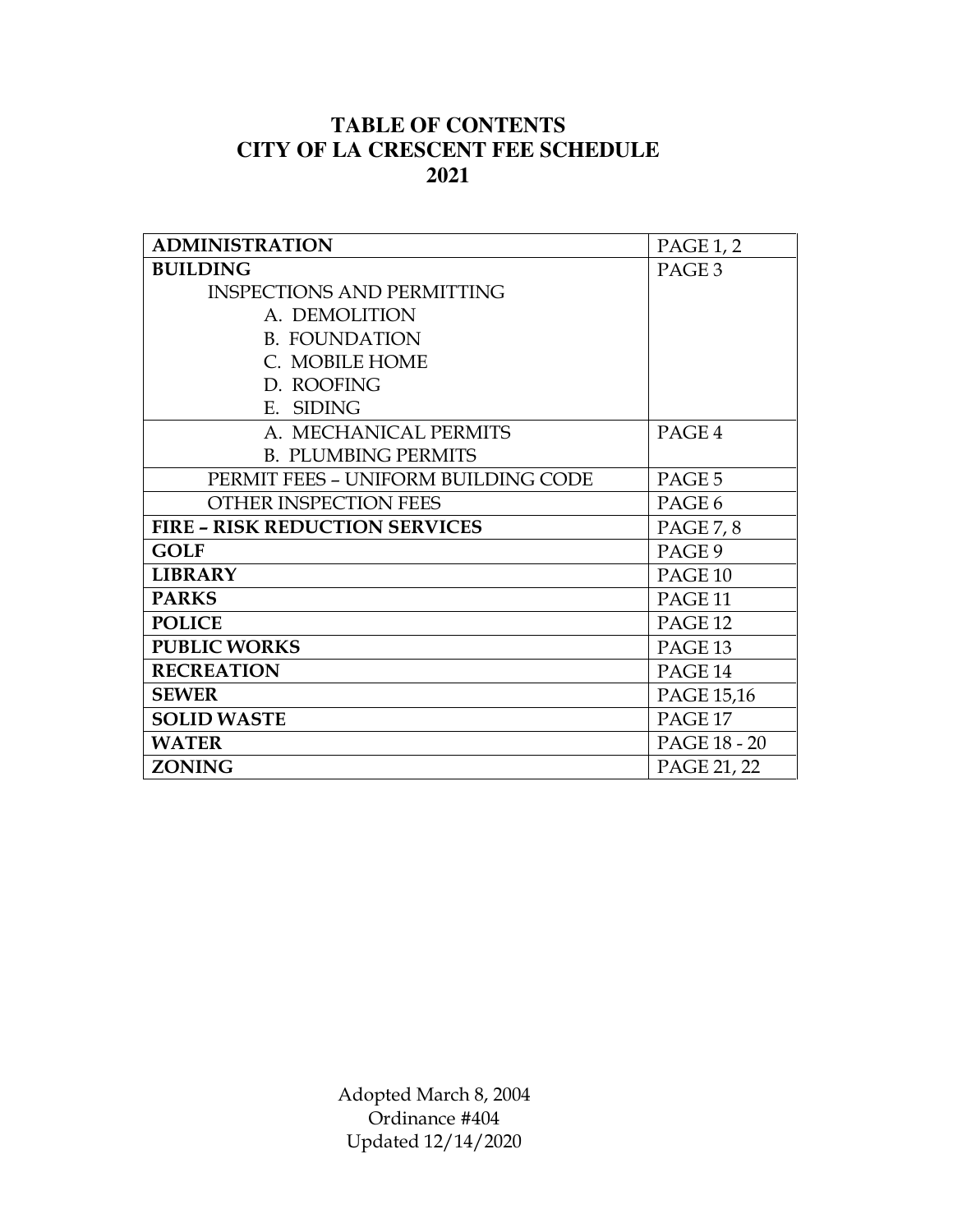| ADIVILINIS I NA LIUIN<br><b>ADMINISTRATION</b>                      | 2021                     |
|---------------------------------------------------------------------|--------------------------|
| <b>Bad Check - Per Check</b>                                        | \$<br>30.00              |
| <b>Brush Site Usage Fee-Yearly</b>                                  | \$2,000.00               |
| La Crescent Township                                                |                          |
| Cigarette License-Yearly                                            | \$<br>45.00              |
| Copies: per sheet                                                   | \$.25                    |
| <b>Door-to-Door Sales</b>                                           |                          |
| Solicitor - REGISTRATION ONLY                                       | N/C                      |
| Peddler/Transient Merchants plus \$5.00 per tag for all individuals | \$50.00 fee              |
| named as sales persons for that particular company                  |                          |
| <b>Election Fee Filing</b>                                          | \$<br>2.00               |
| Fax Machine - Income and Outgoing                                   | \$<br>1.00               |
| Gas Installers License - Yearly                                     | $\mathbb{S}$<br>45.00    |
| Liquor - Club                                                       |                          |
| Club Liquor - Yearly                                                |                          |
| Less Than 200 Members                                               | 300.00<br>\$             |
| 201-500 Members                                                     | \$500.00                 |
| 501-1000 Members                                                    | \$650.00                 |
| 1001-2000 Members                                                   | \$800.00                 |
| 2001-4000 Members                                                   | \$1,000.00               |
| 4001-6000 Members                                                   | \$2,000.00               |
| More than 6000 Members                                              | \$3,000.00               |
| Off sale 3.2 Beer                                                   | $\mathbb{S}$<br>50.00    |
| <b>Wine on Sale</b>                                                 | \$300.00                 |
| Beer - 3.2 - additional license fees not required if you hold "on   |                          |
| sale" or "off sale" liquor licenses                                 |                          |
| Off Sale - Yearly                                                   | 100.00<br>\$             |
| On Sale - Yearly                                                    | \$<br>280.00             |
| Temporary On Sale - Up to 3 days                                    | $\mathfrak{S}$<br>25.00  |
| <b>Liquor - Intoxicating: Per Year</b>                              |                          |
| On Sale                                                             | \$1,150.00               |
| Off Sale                                                            | 150.00<br>\$             |
| Sunday                                                              | \$<br>200.00             |
| Maps - Houston County - Each                                        | $\mathbb{S}$<br>3.00     |
| Notary Fee                                                          | No Charge                |
| Pawn Shop License - Yearly                                          | \$50.00                  |
| Planning Commission Charge For Special Meeting - paid by            | \$500.00                 |
| individual requesting the meeting - Res. 09-04-07                   |                          |
| Refuse Haulers License - Commercial - Yearly                        | $\mathfrak{S}$<br>500.00 |
|                                                                     |                          |

## **ADMINISTRATION**

Adopted March 8, 2004 Ordinance #404 Updated 12/14/2020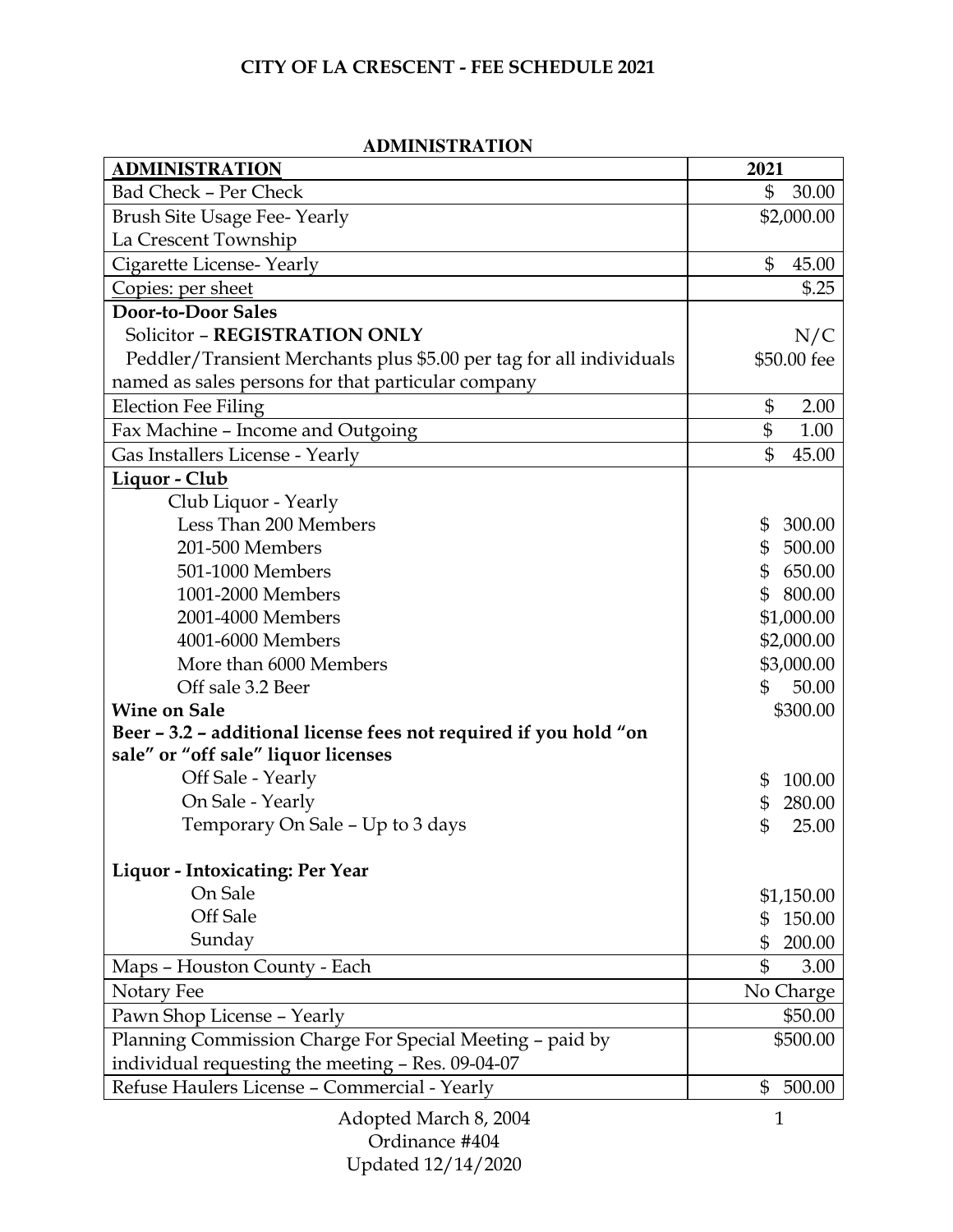| <b>ADMINISTRATION</b>                               | 2021          |
|-----------------------------------------------------|---------------|
| <b>Therapeutic Massage:</b>                         |               |
| Establishment - Yearly                              | 150.00<br>SS. |
| Therapist: - Yearly                                 | 50.00<br>\$   |
|                                                     |               |
| <b>Tree Trimmer - Yearly</b>                        |               |
| 1. For tree trimmers during compost site open hour. | \$250.00      |
| 2. For unlimited use of compost site                | \$2,500.00    |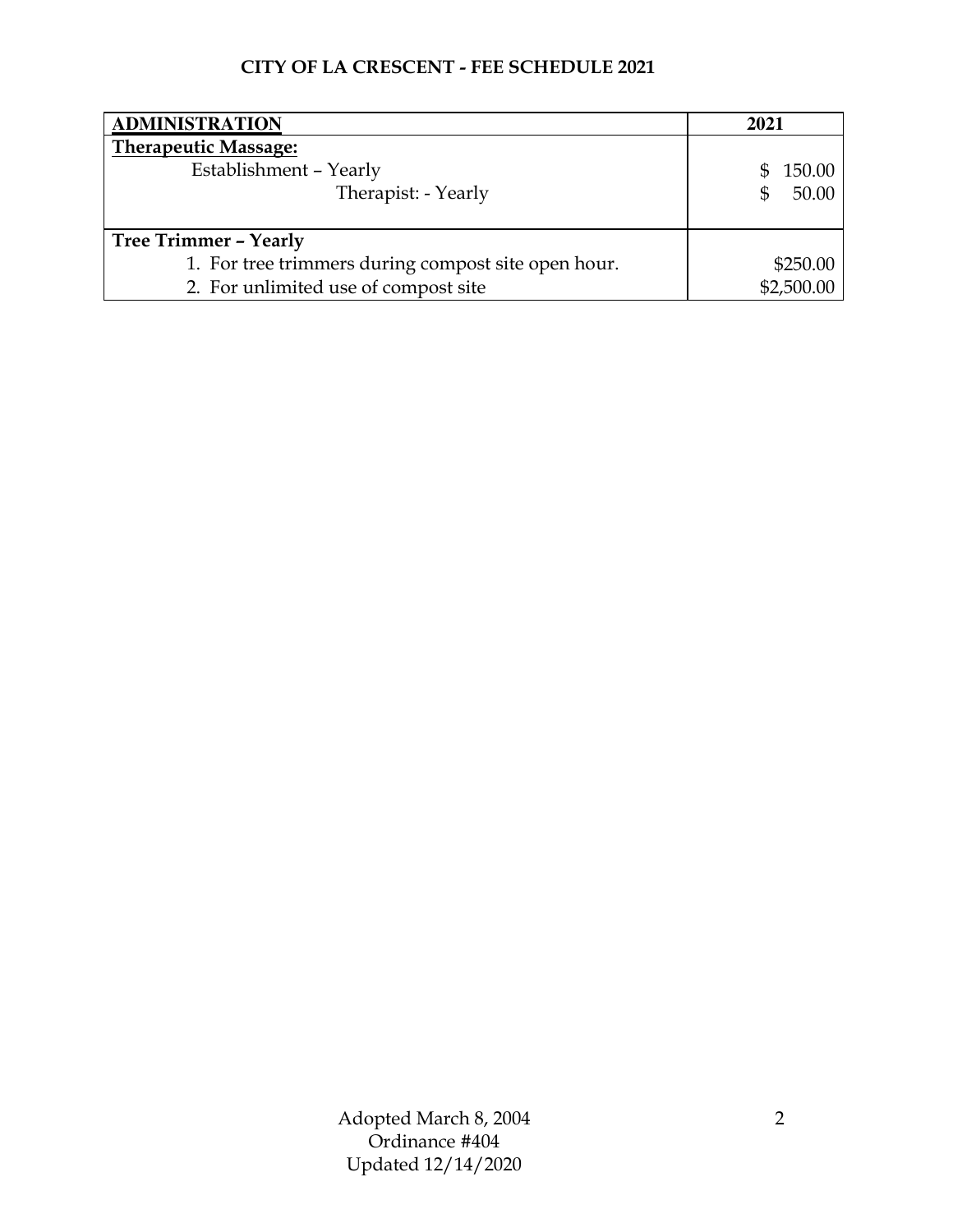| BUILDING INSPECTIONS AND PERMITTING                  |                                     |
|------------------------------------------------------|-------------------------------------|
| <b>BUILDING INSPECTIONS AND PERMITTING</b>           | 2021                                |
| Demolition permits -                                 |                                     |
| Main structure on the property OR all                | \$100.00 plus \$1.00 state          |
| structures on a property (if a building              | surcharge                           |
| permit for a new structure is obtained at            |                                     |
| the same time, this fee is waived)                   |                                     |
| Garage, shed or outbuilding on a property            |                                     |
| (if a building permit for a new structure is         | \$35.00 plus \$1.00 state surcharge |
| obtained at the same time this fee is                |                                     |
| waived)                                              |                                     |
| Foundation only permit                               | \$100.00 plus \$1.00 state          |
| This permit fee would be in addition to any          | surcharge                           |
| regular building permit fee. This fee is only for    |                                     |
| the excavation, footing and foundation for a new     |                                     |
| structure. This fee is an optional fee to be paid if |                                     |
| the builder is unwilling to wait the requested 7-10  |                                     |
| working days for the plan review process of a        |                                     |
| completed building permit application. This fee      |                                     |
| would be waived if the plan review takes longer      |                                     |
| than 10 working days                                 |                                     |
| Mobile Home - all new that are moved into town       | \$50.00 plus \$1.00 state surcharge |
| Roofing permits                                      |                                     |
| Main structure and/or attached/detached garage       | \$50.00 plus \$1.00 state surcharge |
| Garage or accessory bldg. only                       | \$25.00 plus \$1.00 state surcharge |
| <b>Siding permits</b>                                | \$30.00 plus \$1.00 state surcharge |

# **BUILDING INSPECTIONS AND PERMITTING**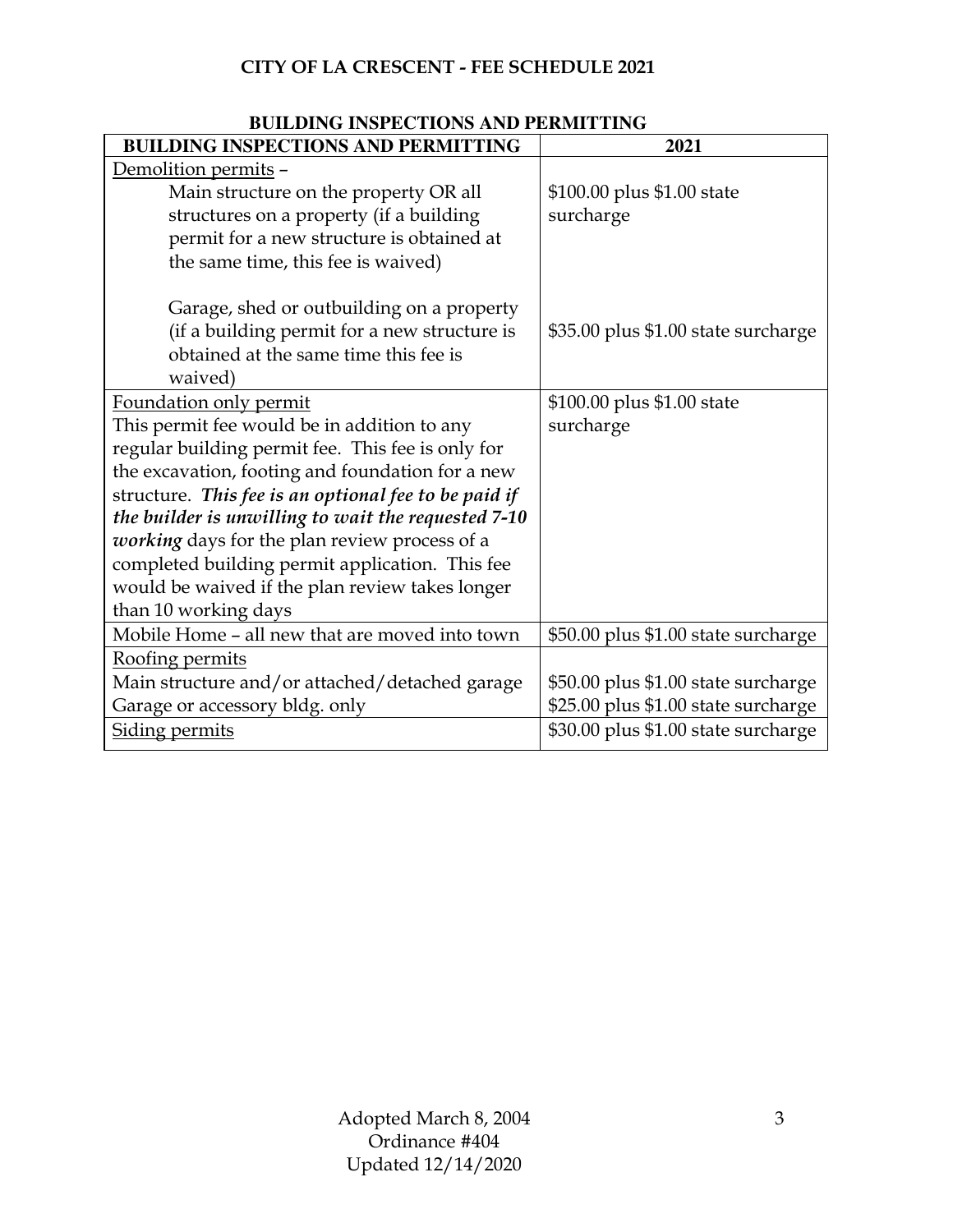| <b>Mechanical permits</b>                                                          |                                     |
|------------------------------------------------------------------------------------|-------------------------------------|
| Gas burning equipment, conversion burner or gas                                    | \$30.00 plus \$1.00 state surcharge |
| designed heating appliance, alteration to existing                                 |                                     |
| gas burner equipment or remodeling permit, -                                       |                                     |
| 400,000 BTU                                                                        | \$40.00 plus \$1.00 state surcharge |
| Over 400,000 BTU                                                                   | \$72.00 plus \$1.00 state surcharge |
| Gas dryer, gas range, gas fireplace or other gas                                   | \$30.00 plus \$1.00 state surcharge |
| appliance permits, other than those used in                                        |                                     |
| connection with a heating system, primary or                                       |                                     |
| secondary; all permits this section.                                               |                                     |
| Gas piping only.                                                                   | \$30.00 plus \$1.00 state surcharge |
| Heating and ventilation equipment permits to                                       | \$30.00 plus \$1.00 state surcharge |
| include, but not limited to, coal, oil, steam, solar,                              |                                     |
| conversion burners and wood burning appliance.                                     |                                     |
| Individual septic treatment system - for those                                     | \$350.00                            |
| homes with individual septic systems - fee                                         |                                     |
| forwarded to Winona County.                                                        |                                     |
| <b>PLUMBING PERMITS</b>                                                            |                                     |
| For issuing each plumbing permit                                                   | \$10.00                             |
| State surcharge on each permit                                                     | \$1.00                              |
| For each plumbing fixture or trap set of fixtures on                               | \$5.00                              |
| one trap including water, drainage piping and                                      |                                     |
| backflow protection thereof                                                        |                                     |
| For each water heater                                                              | \$5.00                              |
| For each water softener                                                            | \$5.00                              |
| For each new or replacement water service line                                     | \$5.00                              |
| and/or sewer line                                                                  |                                     |
| For installation, alteration or repair of water                                    | \$15.00                             |
| piping                                                                             |                                     |
| For installation, alteration or repair of drainage or                              | \$15.00                             |
| vent piping                                                                        |                                     |
| Whenever any work for which a plumbing and mechanical permit is required has       |                                     |
| been commenced without first obtaining said permit, an investigation fee, in       |                                     |
| addition to the permit fee, shall be collected, whether or not a permit is then or |                                     |
| subsequently issued. The investigation fee shall be equal to the amount of the     |                                     |

**permit fee as shown above.**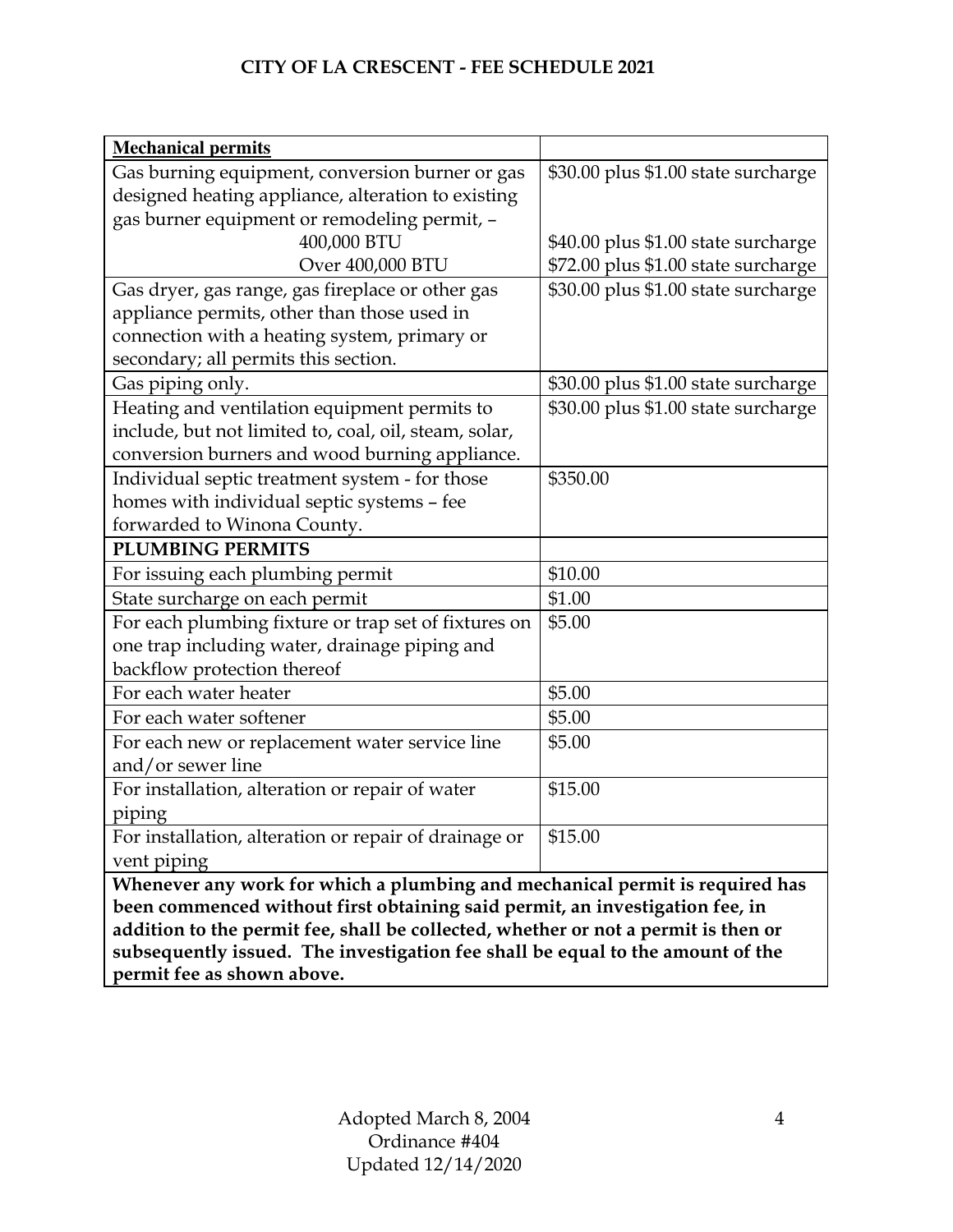|                    | <u>DUILDING I ENMIT FEES – UNIFONM DUILDING CODE • 1997</u>                |
|--------------------|----------------------------------------------------------------------------|
| <b>TOTAL</b>       | 2021                                                                       |
| <b>VALUATION</b>   |                                                                            |
| \$1.00 to \$500.00 | \$23.00                                                                    |
| \$501.00 to        | \$23.50 for the first \$500.00 plus \$3.05 for each additional \$100.00 or |
| \$2,000.00         | fraction thereof, to and including \$2,000.00                              |
| $$2,001.00$ to     | \$69.25 for the first \$2,000.00 plus \$14.00 for each additional          |
| \$25,000.00        | \$1,000.00 or fraction thereof, to and including \$25,000.00               |
| \$25,001.00 to     | \$391.25 for the first \$25,000.00 plus \$10.10 for each additional        |
| \$50,000.00        | \$1,000.00 or fraction thereof, to and including \$50,000.00               |
| \$50,001.00 to     | \$643.75 for the first \$50,000.00 plus \$7.00 for each additional         |
| \$100,000.00       | \$1,000.00 or fraction thereof, to and including \$100,000.00              |
| \$100,001.00 to    | \$993.75 for the first \$100,000.00 plus \$5.60 for each additional        |
| \$500,000.00       | \$1,000.00 or fraction thereof, to and including \$500,000.00              |
| \$500,001.00 to    | \$3,233.75 for the first \$500,000.00 plus \$4.75 for each additional      |
| \$1,000,000.00     | \$1,000.00 or fraction thereof, to and including \$1,000,000.00            |
| \$1,000,001.00 and | \$5,608.75 for the first \$1,000,000.00 plus \$3.15 for each additional    |
| up                 | \$1,000.00 or fraction thereof.                                            |
| Plan Review Fee    | $\frac{1}{2}$ of the Building Permit Fee                                   |
| Plan Review Fee    | 1/4 of the Building Permit fee for residential Deck, Garage,               |
|                    | Addition/Alteration                                                        |

## **BUILDING PERMIT FEES – UNIFORM BUILDING CODE - 1997**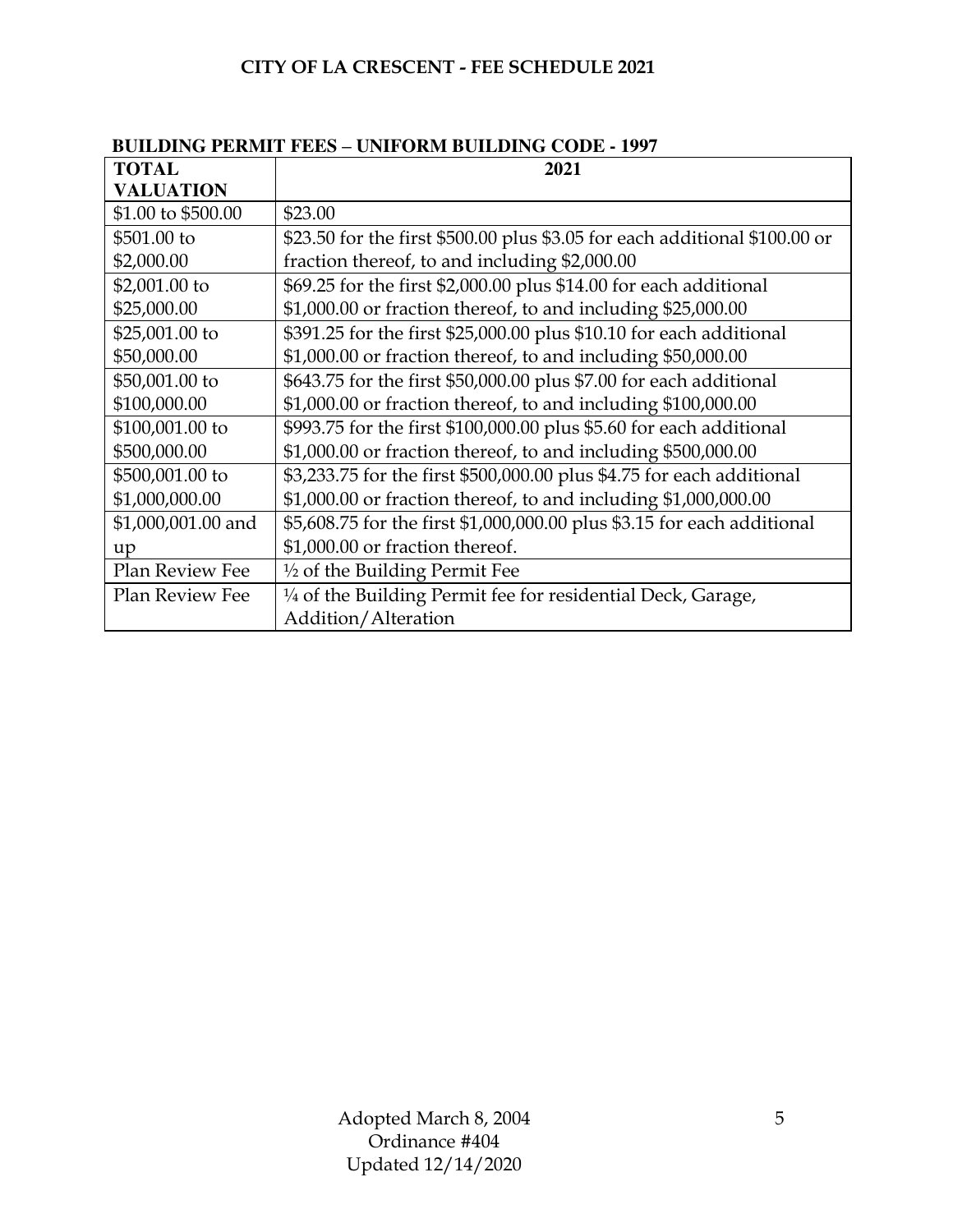#### **BUILDING PERMIT FEES**

| OTHER INSPECTIONS AND FEES |
|----------------------------|
| 2021 - USING 1997          |
| <b>BUILDING CODE FEES</b>  |
| \$47.00 per hour*          |
|                            |
| \$47.00 per hour*          |
|                            |
| \$47.00 per hour* (minimum |
| charge - one-half hour)    |
| \$47.00 per hour*          |
|                            |
|                            |
| Actual costs**             |
|                            |
|                            |

## **OTHER INSPECTIONS AND FEES**

\*Or the total hourly cost to the jurisdiction, whichever is the greatest. This cost shall include supervision, overhead, equipment, hourly wages and fringe benefits of the employees involved.

\*\*Actual costs include administrative and overhead costs.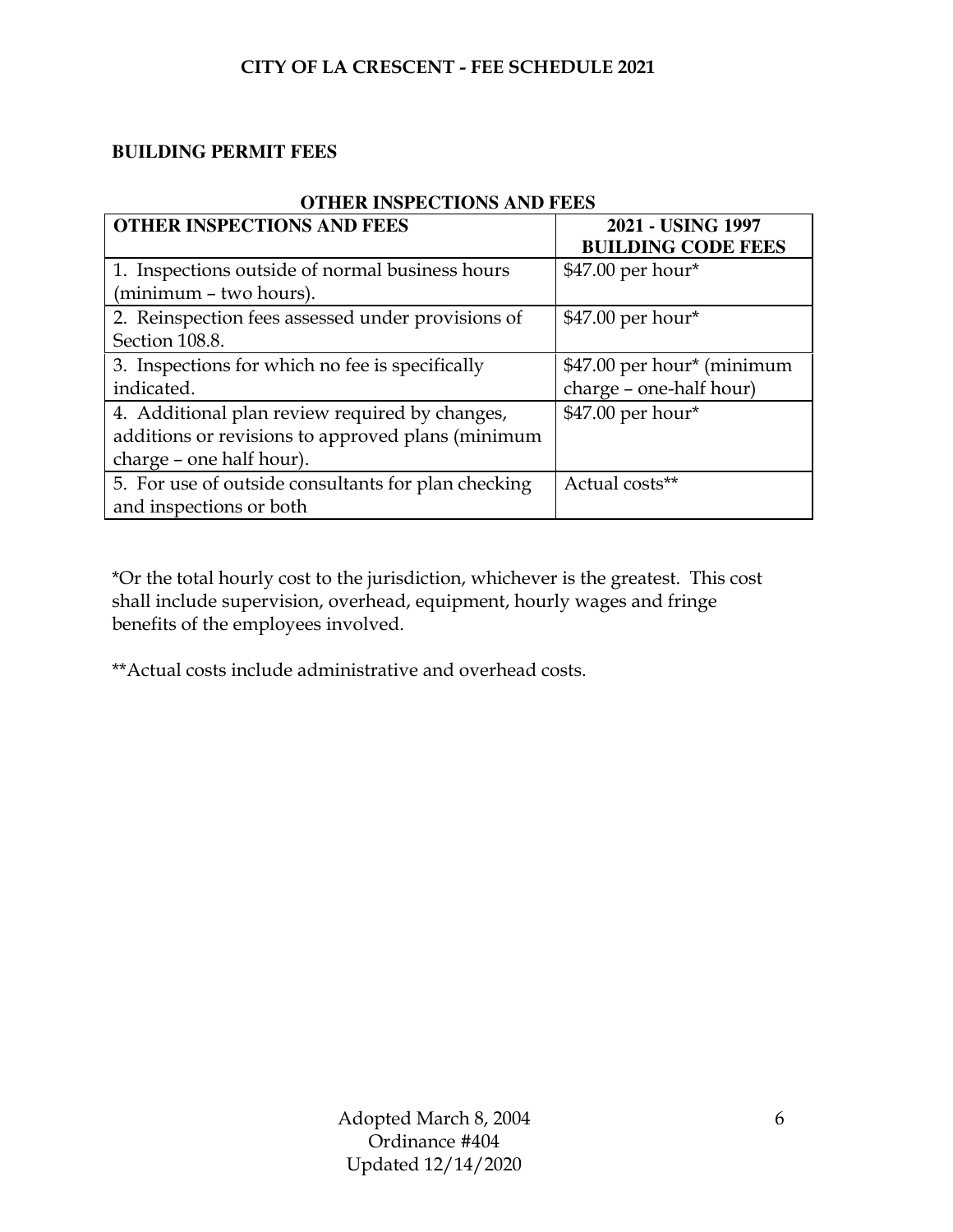|                                                                                                                                                                                                                      | 2021                |
|----------------------------------------------------------------------------------------------------------------------------------------------------------------------------------------------------------------------|---------------------|
| Yearly inspection/follow-up inspection.                                                                                                                                                                              | N/C                 |
| In cases of violations not corrected in<br>the period from when disclosed by an<br>initial inspection and a follow-up<br>inspection, all follow-up inspections<br>each                                               | \$50.00             |
| Where more than 30 days is needed to<br>correct situations of code or other<br>regulatory violations, an extension<br>beyond 30 days may be obtained from<br>the code official upon written<br>application therefor. |                     |
| Plan review for all new developments and all<br>commercial construction including R-1 and<br>R-2, requiring building and/or zoning<br>permits:                                                                       |                     |
| For structures of 10,000 square feet or<br>less:<br>For structures of 10,001 square feet or<br>more:                                                                                                                 | \$50.00<br>\$125.00 |
| Issuance of operational permits for<br>operations as defined in the International<br>Fire Code 105.6 and other operations:                                                                                           |                     |
| For annual permit:<br>When multiple permits are needed in<br>a given operation in addition to the<br>basic first time fee, for each additional                                                                       | \$30.00             |
| component in the operation:                                                                                                                                                                                          | \$10.00             |
| Issuance of construction permits except for                                                                                                                                                                          |                     |
| permits covered under plan review, supra,                                                                                                                                                                            |                     |
| for each permit:                                                                                                                                                                                                     | \$30.00<br>\$30.00  |
| Fire alarm systems - annual inspection:<br>Copies of fire reports                                                                                                                                                    | \$25.00             |
| Occupant load signs as required by fire code<br>official                                                                                                                                                             | \$30.00             |

## **FIRE – risk reduction services**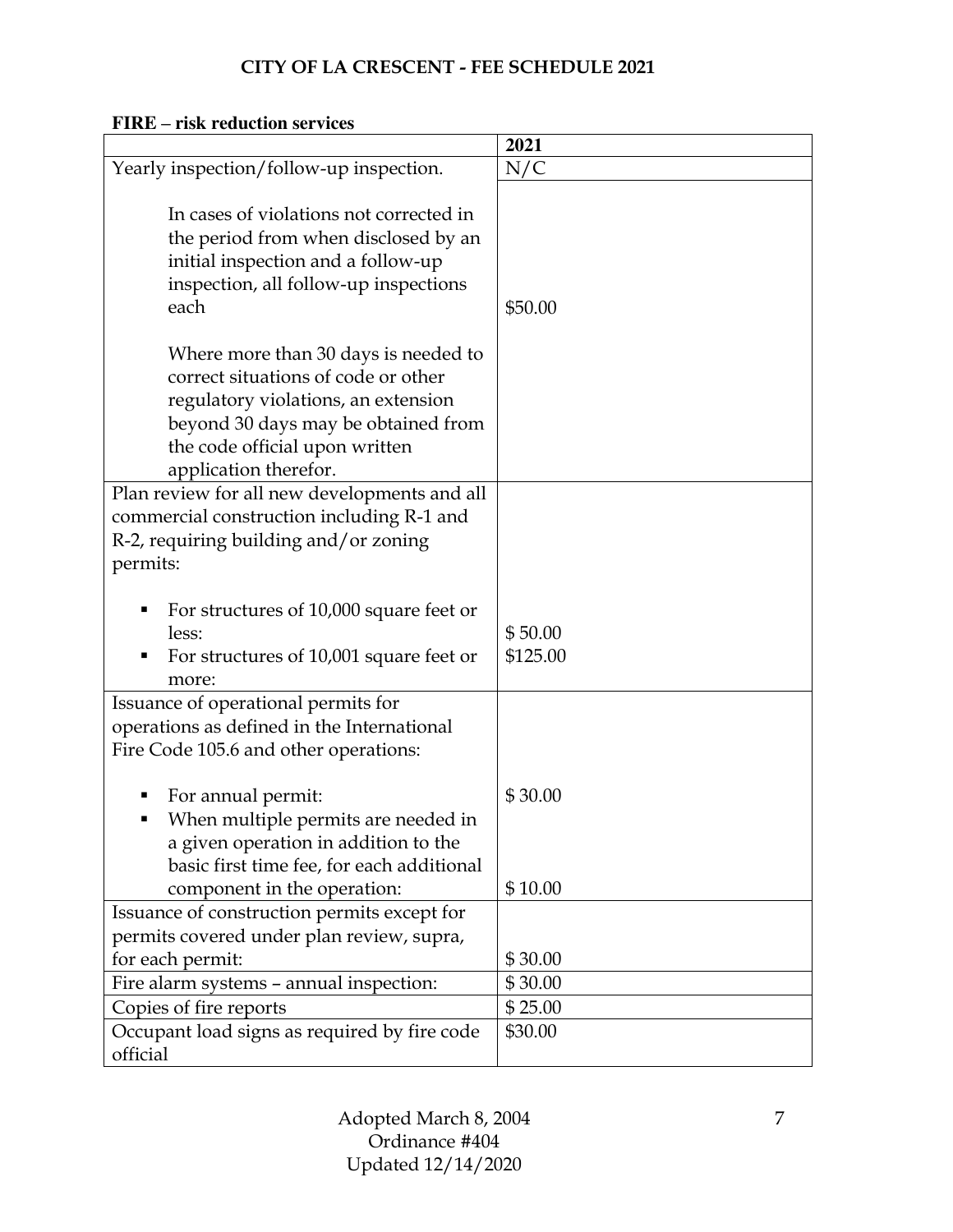| <b>FIRE</b> – risk reduction services | 2021    |
|---------------------------------------|---------|
| Day care/foster care inspections      | \$50.00 |
|                                       |         |

## American Heart Association Classes Led by the La Crescent Fire Department

|                                               | In-class setting<br>3-6 hours | Blended learning*<br>1-2 hours | <b>EMS</b> Group<br>(e.g. Fire/Law) |
|-----------------------------------------------|-------------------------------|--------------------------------|-------------------------------------|
|                                               | with instructor               | with instructor                |                                     |
| <b>CPR</b><br>(Adult, Child<br>and/or Infant) | \$75                          | $$50*$                         | \$30                                |
| First Aid (FA)                                | \$75                          | $$50*$                         | \$30                                |
| $CPR + FA$<br>Combination                     | \$100                         | $$60*$                         | \$50                                |

\*Blended learning entails the student to individually purchase the online module of their choosing from American Heart Association at

[https://elearning.heart.org/.](https://elearning.heart.org/) The student completes the learning content online at his/her own pace, then completes a test out on the hands-on learning requirements with the instructor.

To learn more about a class, please check out the City of La Crescent Fire Department web page or email lacfiretraining@cityoflacrescent-mn.gov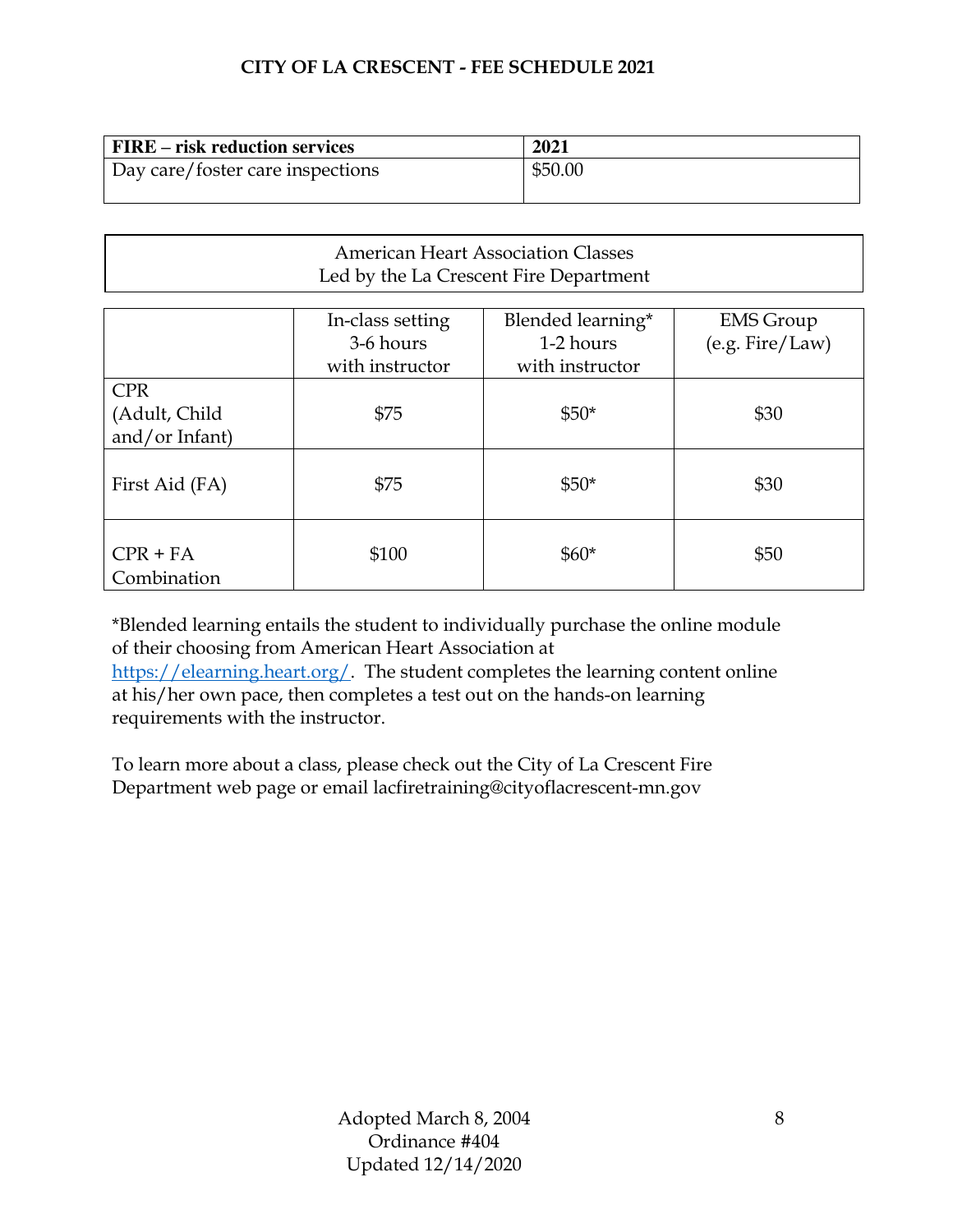## **GOLF**

| 2021 SEASON PASSES - GOOD ANYTIME                                               |                                                                                                                    |  |
|---------------------------------------------------------------------------------|--------------------------------------------------------------------------------------------------------------------|--|
| REQUIRES TEE TIME (ON A 1ST COME BASIS)                                         |                                                                                                                    |  |
| FAMILY - (2 ADULTS AND                                                          | \$555.00                                                                                                           |  |
| CHILDREN UNDER THE AGE OF                                                       |                                                                                                                    |  |
| 17)                                                                             |                                                                                                                    |  |
| <b>SINGLE</b>                                                                   | \$425.00                                                                                                           |  |
| <b>SINGLE WITH CAR</b>                                                          | \$725.00                                                                                                           |  |
| COUPLES WITH CART (2 ADULTS                                                     | \$950.00                                                                                                           |  |
| <b>SAME RESIDENCE)</b>                                                          |                                                                                                                    |  |
| <b>GOLF CAR TRAIL PASS</b>                                                      | \$125.00 (FOR USE OF PERSONAL RIDING                                                                               |  |
|                                                                                 | CART)                                                                                                              |  |
|                                                                                 | \$8.00 PER PERSON CAR RENTAL/1/2 CAR FRIDAY/PLAY AT RECIPROCAL COURSES*/SEASON                                     |  |
|                                                                                 | PASSES MAY BE USED FOR LEAGUE PLAY & GROUP OUTING DISCOUNTS WHEN SPECIFIED                                         |  |
| 2021 DAILY FEES                                                                 |                                                                                                                    |  |
| 9 HOLES                                                                         | \$13.50                                                                                                            |  |
| 18 HOLES                                                                        | \$21.00 OR \$35.00 W/RIDING CART                                                                                   |  |
| <b>RIDING CART</b>                                                              | \$9.00 PER PERSON 9 HOLES                                                                                          |  |
| <b>PULL CARTS</b>                                                               | \$3.50                                                                                                             |  |
| <b>TRAIL PASS</b>                                                               | \$5.00 (DAILY RATE FOR USE OF PERSONAL CAR)                                                                        |  |
| WEEK DAYS "ALL DAY" RATE WALKING \$25 with car \$40                             |                                                                                                                    |  |
| **Subject to availability of tee times, and not offered on holidays or weekends |                                                                                                                    |  |
|                                                                                 |                                                                                                                    |  |
| DAILY RATE SPECIALS                                                             |                                                                                                                    |  |
| "EARLY BIRD" RATE BEFORE 10:00 AM Saturday/Sunday - \$10.00 GOLF/\$8.00 CAR     |                                                                                                                    |  |
|                                                                                 | "The NOONER" 12:00 PM to 2:00 PM Monday thru Friday - \$10.00 GOLF<br>9 Hole RATE PER PERSON AND EXCLUDES HOLIDAYS |  |
|                                                                                 |                                                                                                                    |  |
|                                                                                 | SENIOR $(60+)$                                                                                                     |  |
| 9 HOLES - WEEKDAY                                                               | \$11.50                                                                                                            |  |
| <b>18 HOLES - WEEKDAY</b>                                                       | \$18.00 OR \$32.00 W/RIDING CART                                                                                   |  |
|                                                                                 |                                                                                                                    |  |
|                                                                                 |                                                                                                                    |  |
|                                                                                 | <b>JUNIOR RATES - 11-16 YEARS</b>                                                                                  |  |
| 9 HOLES - EVERY DAY                                                             | \$6.00 - MAY RIDE FREE WITH PAID                                                                                   |  |
|                                                                                 | <b>ADULT</b>                                                                                                       |  |
| 18 HOLES - EVERY DAY                                                            | \$9.00 - MAY RIDE FREE WITH PAID ADULT                                                                             |  |
|                                                                                 |                                                                                                                    |  |
| <b>JUNIOR RATE (10 AND UNDER)</b>                                               |                                                                                                                    |  |
| 9 HOLES - EVERY DAY                                                             | \$4.00 - MAY RIDE FREEWITH PAID ADULT                                                                              |  |
| <b>18 HOLES - EVERY DAY</b>                                                     | \$4.00 - MAY RIDE FREE WITH PAID ADULT                                                                             |  |
|                                                                                 | $\Lambda$ dontod $\Lambda$ orgh 8 2004                                                                             |  |

Adopted March 8, 2004 Ordinance #404 Updated 12/14/2020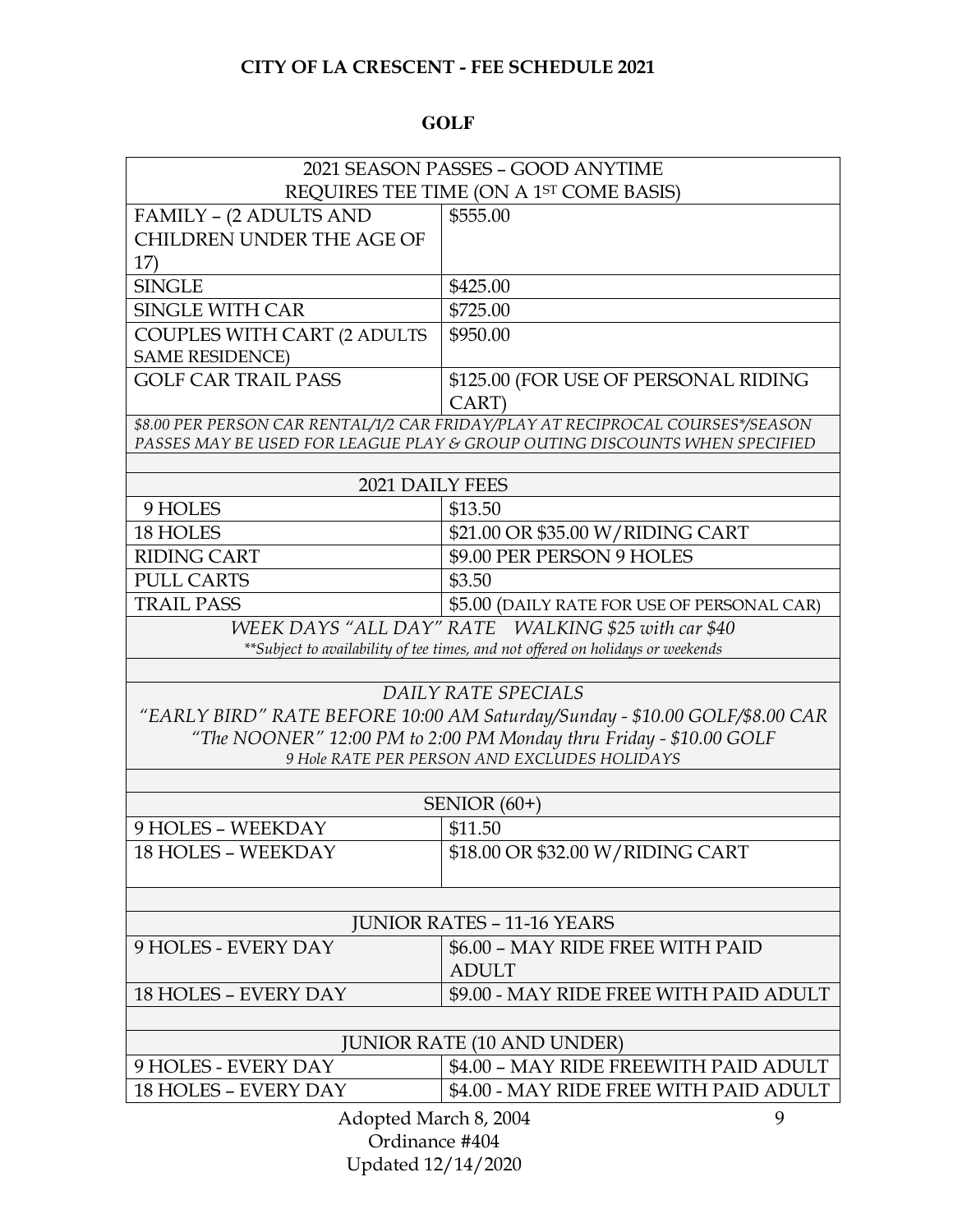| <b>PUNCH CARDS</b>                                              |
|-----------------------------------------------------------------|
| 5 ROUND GOLF ONLY \$60.00/10 ROUND GOLF ONLY \$110.00           |
| 5 PUNCH CAR \$40/10 PUNCH CAR \$75                              |
| 5 ROUND PLAY & RIDE \$100.00/10 ROUND PLAY & RIDE \$185.00      |
| LEAGUE ONLY CARDS - SENIOR 10 ROUND GOLF/\$7.00/SENIOR 10 PUNCH |
| PLAY & RIDE \$140.00                                            |
| 6 ROUND MEN'S, LADIES LEAGUE \$50.00                            |
| LEAGUE RATES - SENIOR LEAGUE \$7.50 9 HOLES/\$7.50 RIDING CAR   |
| MEN'S, LADIES \$9.50 9 HOLES                                    |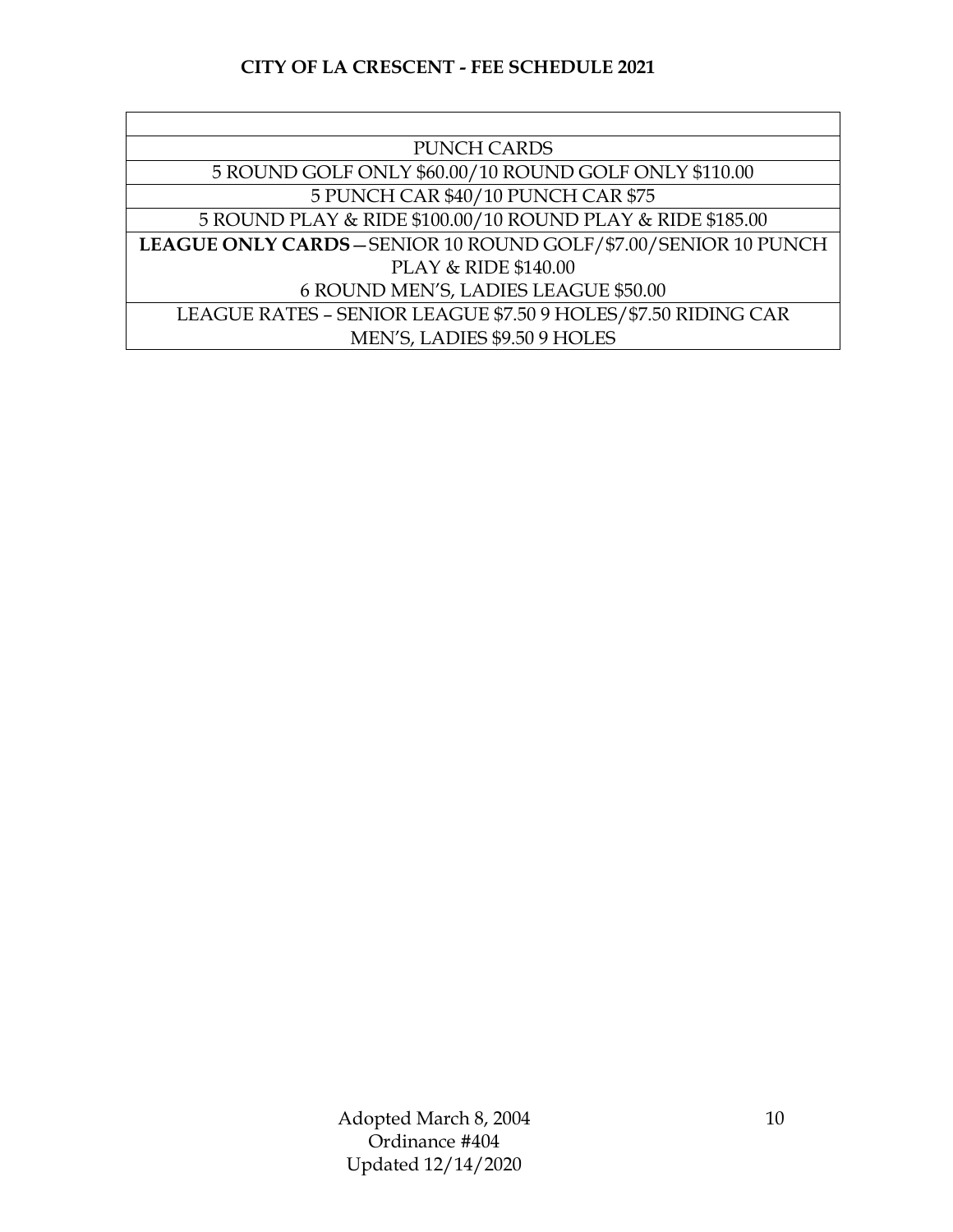| повав                                   |                      |  |
|-----------------------------------------|----------------------|--|
| <b>LIBRARY</b>                          | 2021                 |  |
| <b>Library Cards:</b>                   |                      |  |
| - Replacements                          | \$1.00               |  |
| - Non-resident                          | \$45.00              |  |
| Fines - per day:                        |                      |  |
| - Adult books                           | \$<br>.20            |  |
| - Video/DVD/Music CD's                  | \$<br>.50            |  |
| - Damaged or Lost Material              | Retail Price of Item |  |
|                                         |                      |  |
|                                         |                      |  |
| Computer Print-Outs - B/W               | \$<br>.20            |  |
| Computer Print-Outs - Color             | \$<br>.20            |  |
| Copy Machine – $8\frac{1}{2} \times 11$ | \$<br>.20            |  |
| Copy Machine - Legal                    | \$<br>.20            |  |
| Copy Machine - Ledger                   | .20<br>\$            |  |
| Fax - Incoming/Outgoing - Per Page -    | \$.<br>1.00          |  |
| **for long distance only**              |                      |  |

**LIBRARY**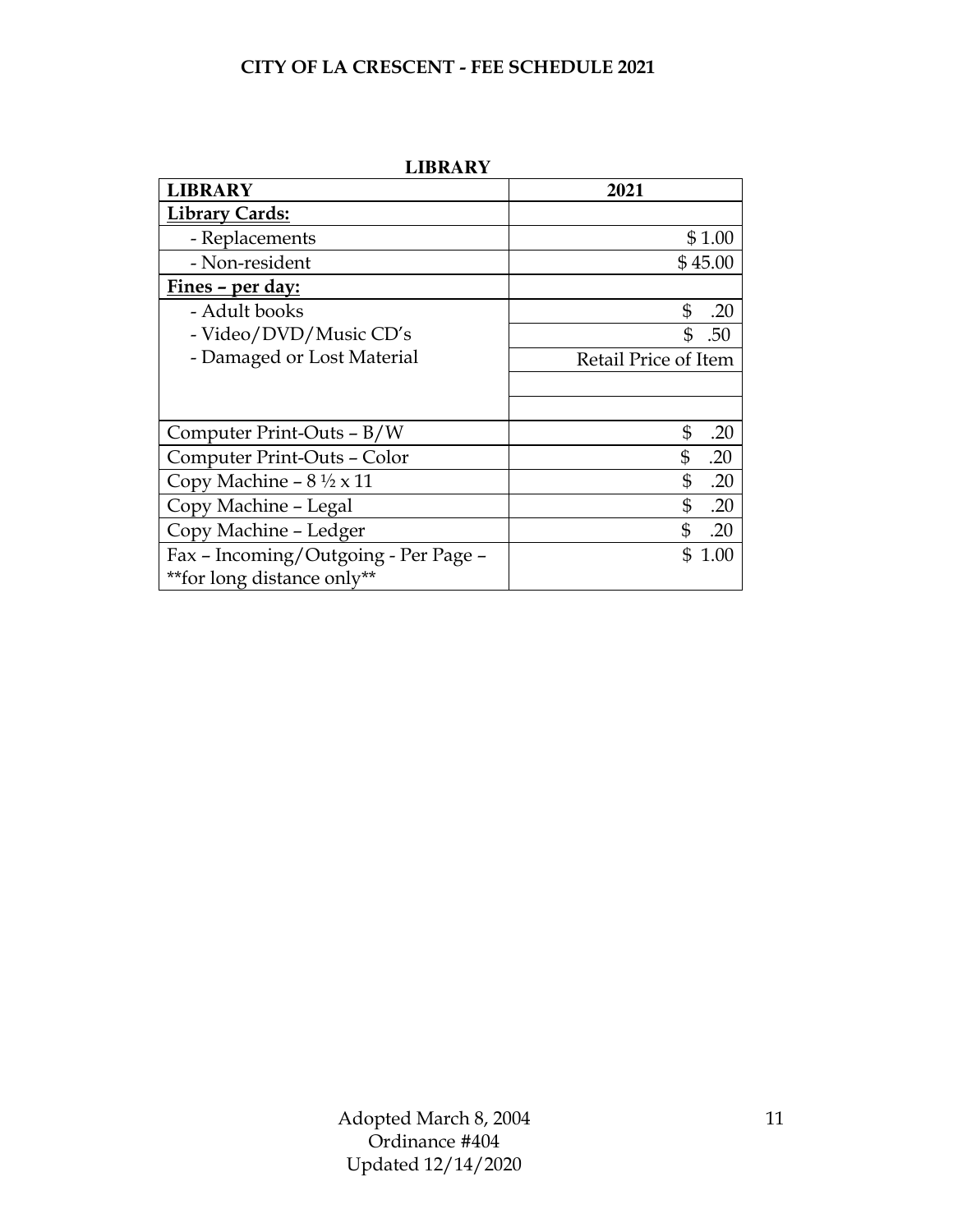| <b>PARKS</b>                               |         |
|--------------------------------------------|---------|
| <b>PARKS</b>                               | 2021    |
| Old Hickory Park - each half of<br>Shelter | \$45.00 |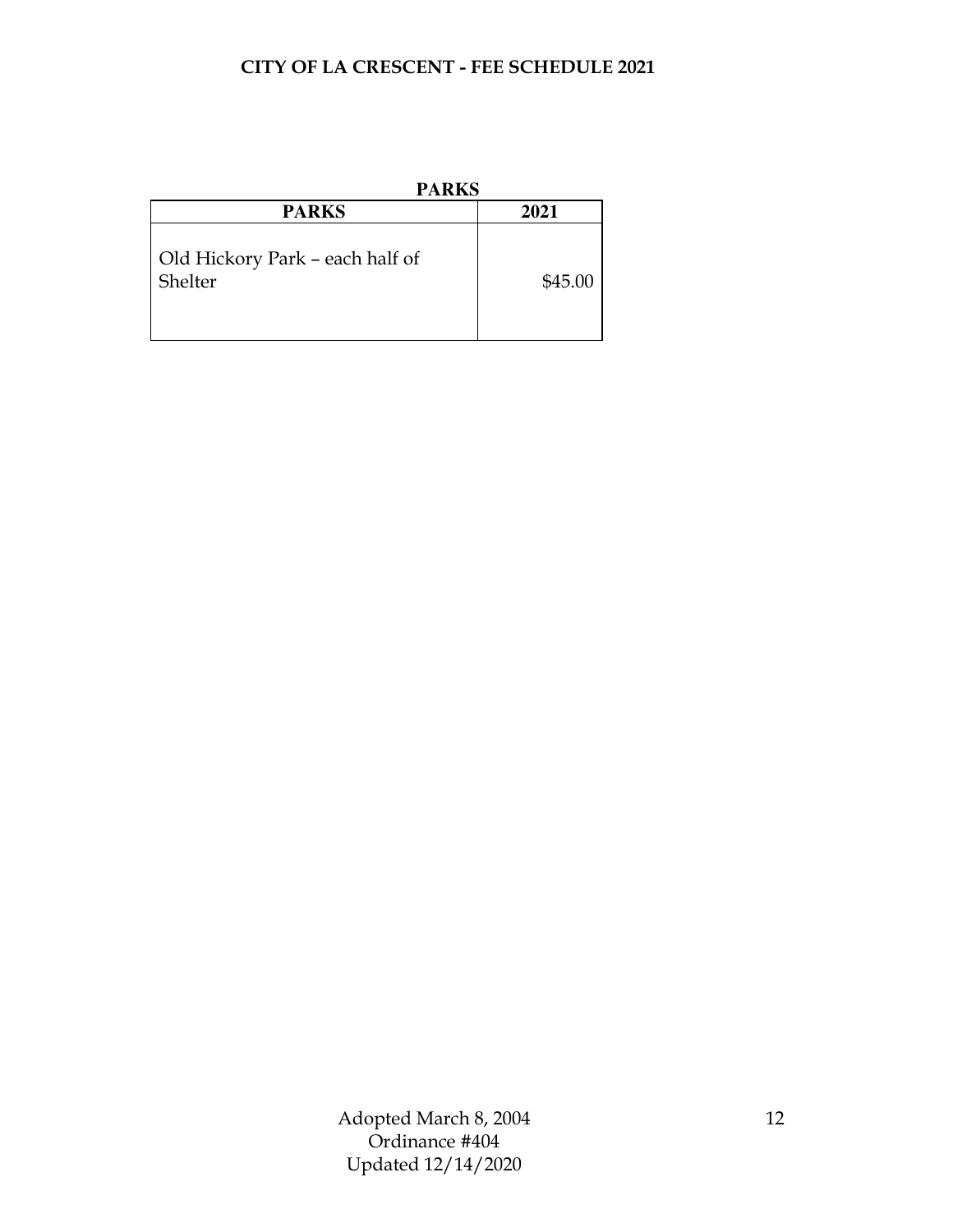| <b>POLICE</b>                                                                                                                  |                     |  |
|--------------------------------------------------------------------------------------------------------------------------------|---------------------|--|
| <b>POLICE</b>                                                                                                                  | 2021                |  |
| <b>Ordinance Violation Fine Schedule</b>                                                                                       |                     |  |
| Petty Misdemeanor-                                                                                                             | $$40.00+$           |  |
| Misdemeanor                                                                                                                    | $$75.00 +$          |  |
| <b>Ordinance Parking Violation</b>                                                                                             | $$20.00 +$          |  |
| Petty Misdemeanors and Misdemeanors: Fine Amount + \$75.00 surcharge - The Surcharge Fee is<br>Determined By The Court System. |                     |  |
| Ordinance Parking Violations: Fine Amount + \$3.00 surcharge + \$10.00 Law Library Fee - The                                   |                     |  |
| Surcharge And Law Library Fee Are Determined By The Court System.                                                              |                     |  |
|                                                                                                                                |                     |  |
| <b>Fee Schedules - Animals</b>                                                                                                 |                     |  |
| License – yearly $1/1 - 12/31$                                                                                                 | \$15.00             |  |
| Spayed/Neutered                                                                                                                | \$10.00             |  |
| Replacement Tag                                                                                                                | \$1.00              |  |
| Late Fee after January 15 <sup>th</sup> in addition to regular license fee                                                     | \$15.00             |  |
| Multi Pet Permit - Yearly Fee (Plus individual license fees as stated above)                                                   | \$25.00             |  |
| <b>Animal Impoundment</b>                                                                                                      | \$50.00             |  |
|                                                                                                                                |                     |  |
|                                                                                                                                |                     |  |
| Boarding (food/shelter) - Per day plus tax                                                                                     | \$10.00             |  |
| <b>ADMINISTRATIVE FINE FEE SCHEDULE</b>                                                                                        |                     |  |
| <b>General Parking Violation</b>                                                                                               | \$20.00             |  |
| <b>Handicapped Parking</b>                                                                                                     | \$25.00             |  |
|                                                                                                                                |                     |  |
| <b>Miscellaneous</b>                                                                                                           |                     |  |
| <b>Accident Reports - State Form</b>                                                                                           | \$2.00              |  |
| Copy of Incident Reports - per page/100 pages or less \$ .25/page. 100 or                                                      | Refer to            |  |
| more assessed to actual cost of materials and staff time.                                                                      | description at left |  |
| Print-out of driving record/registration check - per request                                                                   | \$5.00              |  |
| Police Reserves - School District #300 events - per hour/per person                                                            | \$12.00             |  |
| Fingerprinting                                                                                                                 | \$35.00             |  |
| Vehicle Towing Fee                                                                                                             | \$175.00            |  |
| Vehicle Impoundment Fee - per day                                                                                              | \$15.00             |  |
| Yearly Permit to Acquire Firearms/Permit to Carry - per year                                                                   | No Charge           |  |
| NSF/Account Closed Checks - service fee                                                                                        | \$30.00             |  |
| DVD Only                                                                                                                       | \$10.00             |  |
| <b>Transcription Fee</b>                                                                                                       | \$42.00             |  |
| BWC - \$19.00 per video/\$1.00 per minute + actual cost of staff time                                                          |                     |  |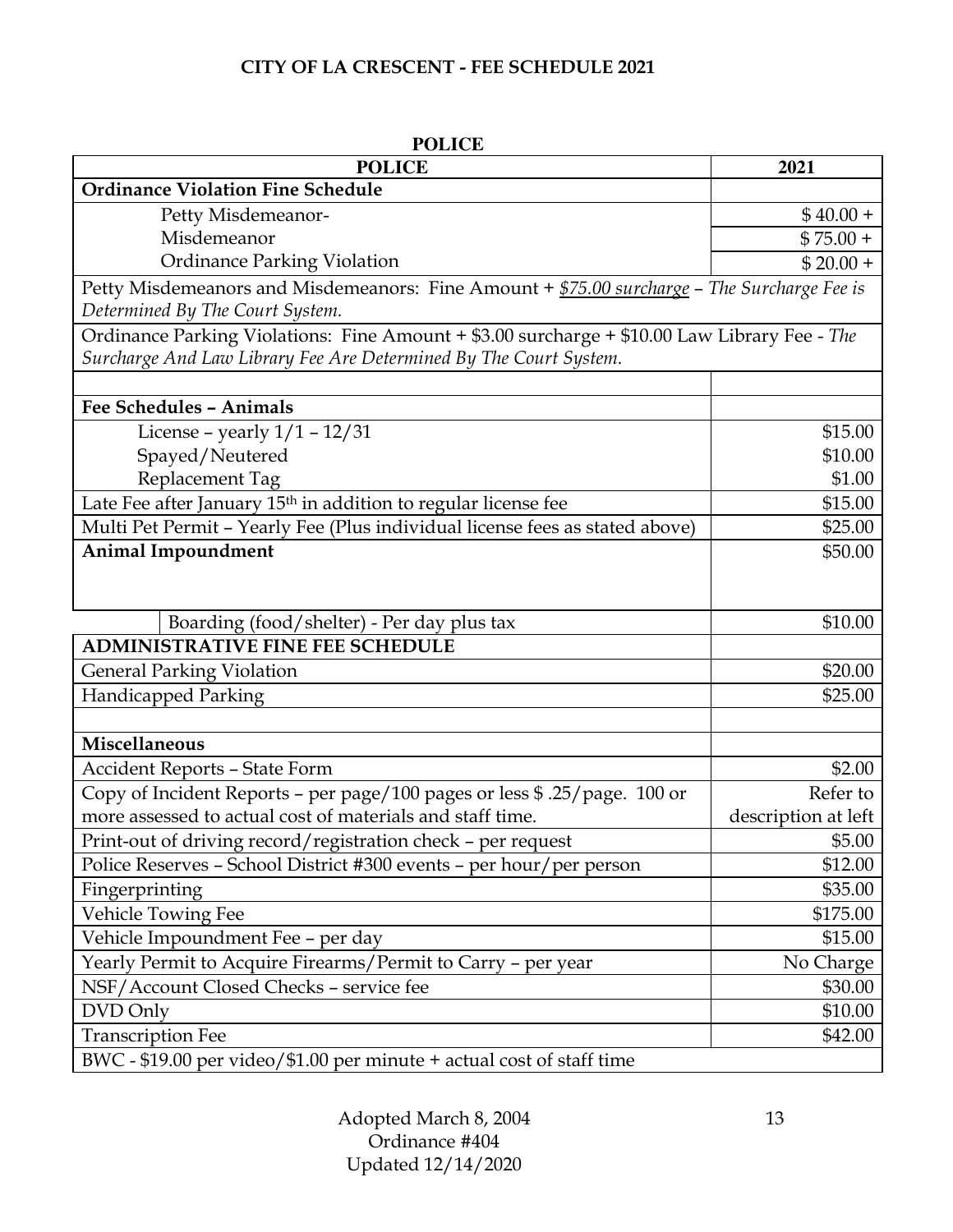## **PUBLIC WORKS**

| <b>PUBLIC WORKS</b>       | 2021    |
|---------------------------|---------|
| Equipment use:            |         |
| Sweeper per hour          | \$75.00 |
| Dump Truck per hour       | \$75.00 |
|                           |         |
| Labor per hour/per person |         |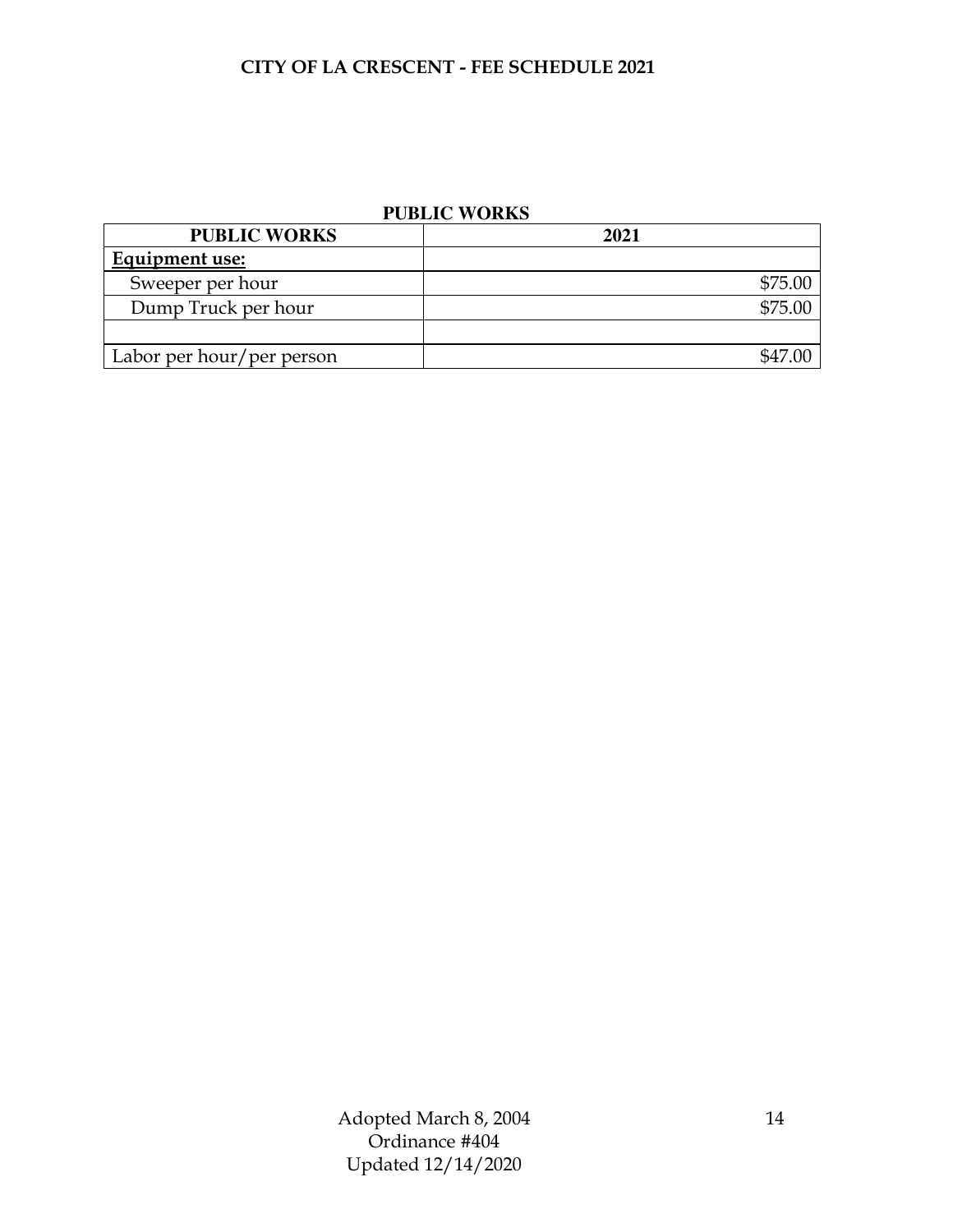| <b>KEUKEATION</b>       |                 |               |  |
|-------------------------|-----------------|---------------|--|
| <b>RECREATION</b>       | 2021            |               |  |
|                         | <b>CITY/TWN</b> | <b>OUT OF</b> |  |
| <b>BASEBALL</b>         | \$40.00         | \$45.00       |  |
| <b>SOFTBALL</b>         | \$40.00         | \$45.00       |  |
| <b>TENNIS</b>           | \$40.00         | \$45.00       |  |
| <b>GOLF</b>             |                 |               |  |
| YOUTH                   | \$40.00         | \$45.00       |  |
| <b>ADULT</b>            | \$50.00         | \$60.00       |  |
| <b>VOLLEYBALL</b>       | \$40.00         | \$45.00       |  |
|                         |                 |               |  |
| <b>BASKETBALL</b>       | \$40.00         | \$45.00       |  |
| <b>LOG ROLLING</b>      | \$40.00         | \$45.00       |  |
| <b>SWIMMING LESSONS</b> | \$35.00         | \$45.00       |  |
| <b>LITTLE MATES</b>     | \$35.00         | \$45.00       |  |
| <b>SWIM TEAM</b>        | \$40.00         | \$45.00       |  |
| <b>POOL ADMISSION</b>   |                 |               |  |
| - per entry             | \$3.00          | \$4.00        |  |
| <b>POOL MEMBERSHIPS</b> |                 |               |  |
| <b>FAMILY</b>           | \$135.00        | \$175.00      |  |
| <b>INDIVIDUAL</b>       | \$65.00         | \$85.00       |  |
|                         |                 |               |  |

## **RECREATION**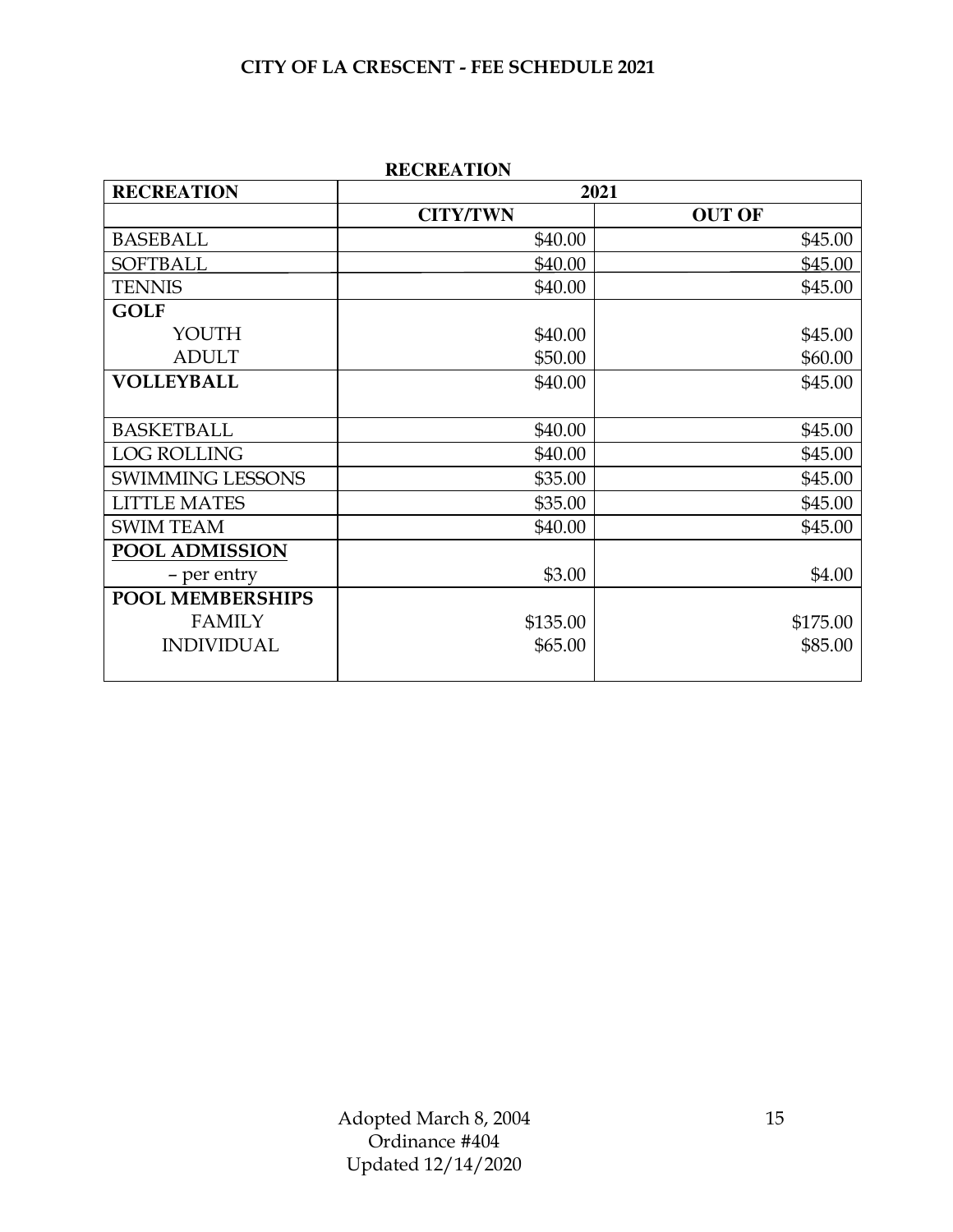| <b>SANITARY SEWER</b>            | 2021                                                                                                                                                                                                                                                                                                                                  |
|----------------------------------|---------------------------------------------------------------------------------------------------------------------------------------------------------------------------------------------------------------------------------------------------------------------------------------------------------------------------------------|
| Wastewater hookup fee            | \$255.00                                                                                                                                                                                                                                                                                                                              |
| City of La Crosse Connection Fee | \$730.00 per Residential<br><b>Equivalent Connection</b><br>("REC"). Multifamily<br>residential property shall<br>have the number of REC                                                                                                                                                                                              |
|                                  | equal to the number of<br>dwelling units. Each<br>nonresidential property is<br>assigned RECs based upon<br>estimated usage compared to<br>that of an average residential<br>user. For each new non-<br>residential connection, the<br>City Engineer will prepare a<br>usage estimate, to be<br>approved by the City of La<br>Crosse. |
| Rates                            | See below                                                                                                                                                                                                                                                                                                                             |

#### **SANITARY SEWER**

|               | 2021               | <b>SEWER MIN.</b><br><b>CHARGE</b> | <b>ADD'L SEWER</b><br><b>CHARGE</b> |
|---------------|--------------------|------------------------------------|-------------------------------------|
| Commercial    |                    |                                    |                                     |
| rate code #14 | 5/8''              | 60.37                              | $.33$ /thous.                       |
| rate code #15 | 3/4''              | 60.37                              | $.33$ /thous.                       |
| rate code #16 | $1^{\prime\prime}$ | 60.37                              | $.33$ /thous.                       |
| rate code #17 | $1\frac{1}{4}$     | 60.37                              | $.33$ /thous.                       |
| rate code #18 | $1\frac{1}{2}$     | 60.37                              | $.33$ /thous.                       |
| rate code #19 | $2^{\prime\prime}$ | 60.37                              | $.33$ /thous.                       |
| rate code #20 | $3^{\prime\prime}$ | 60.37                              | $.33$ /thous.                       |
| rate code #21 | $4^{\prime\prime}$ | 60.37                              | $.33$ /thous.                       |
| rate code #22 | $6^{\prime\prime}$ | 60.37                              | $.33$ /thous.                       |
| rate code #23 | 8''                | 60.37                              | $.33$ /thous.                       |
| rate code #38 | sewer only         | 60.37                              | .00                                 |
| governmental  |                    |                                    |                                     |

THERE IS AN ADDITIONAL SEWER CHARGE IF SPRING QUARTER IS OVER 30,000 GALLONS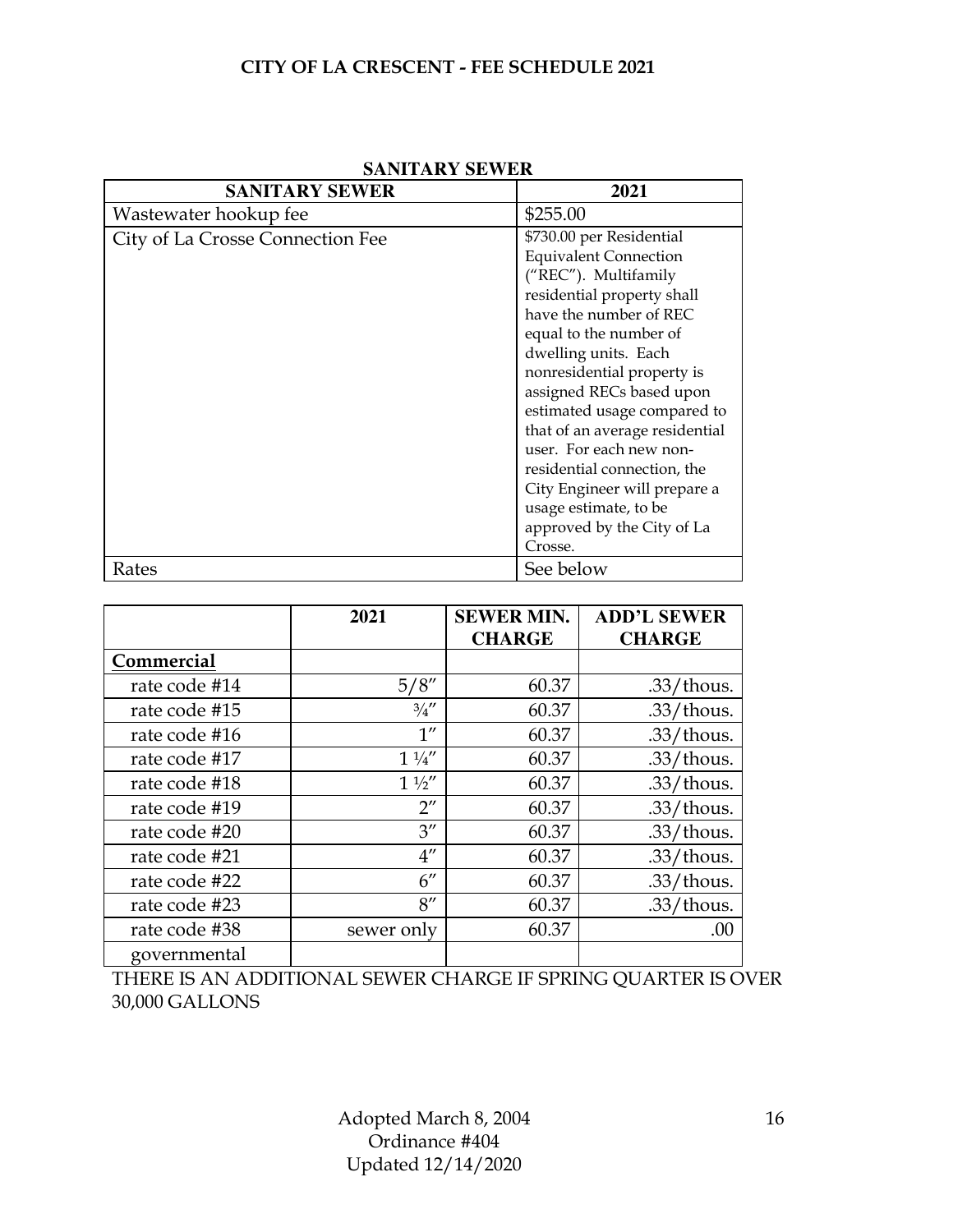|               | 2021                 | <b>SEWER MIN.</b> | <b>ADD'L SEWER</b> |
|---------------|----------------------|-------------------|--------------------|
|               |                      | <b>CHARGE</b>     | <b>CHARGE</b>      |
| Residential:  |                      |                   |                    |
| rate code #1  | 5/8''                | 60.37             | $.26$ /thous.      |
| rate code #2  | $3/4^{\prime\prime}$ | 60.37             | $.26$ /thous.      |
| rate code #3  | $1^{\prime\prime}$   | 60.37             | $.26$ /thous.      |
| rate code #4  | $1\frac{1}{4}$       | 60.37             | $.26$ /thous.      |
| rate code #5  | $1 \frac{1}{2}$      | 60.37             | $.26$ /thous.      |
| rate code #6  | $2^{\prime\prime}$   | 60.37             | $.26$ /thous.      |
| rate code #7  | $3^{\prime\prime}$   | 60.37             | $.26$ /thous.      |
| rate code #8  | $4^{\prime\prime}$   | 60.37             | $.26$ /thous.      |
| rate code #9  | 6''                  | 60.37             | $.26$ /thous.      |
| rate code #10 | 8''                  | 60.37             | $.26$ /thous.      |
| rate code #11 | metered wells        | 60.37             | $.26$ /thous.      |
| rate code #12 | sewer only           | 60.37             | $.26$ /thous.      |
| rate code #25 | 2 units              | 120.74            | $.26$ /thous.      |
| rate code #27 | 3 units              | 181.11            | $.26$ /thous.      |
| rate code #31 | 4 units              | 241.48            | $.26$ /thous.      |
| rate code #28 | 5 units              | 301.85            | $.26$ /thous.      |
| rate code #34 | 6 units              | 362.22            | $.26$ /thous.      |
| rate code #36 | 8 units              | 482.96            | $.26$ /thous.      |
| rate code #35 | 10 units             | 603.70            | $.26$ /thous.      |
| rate code #30 | 12 units             | 724.44            | $.26$ /thous.      |
| rate code #33 | 16 units             | 965.92            | $.26$ /thous.      |
| rate code #32 | 20 units             | 1,207.40          | $.26$ /thous.      |
| rate code #29 | 34 units             | 2052.58           | $.26$ /thous.      |

THERE IS AN ADDITIONAL SEWER CHARGE IF SPRING QUARTER IS OVER 30,000 GALLONS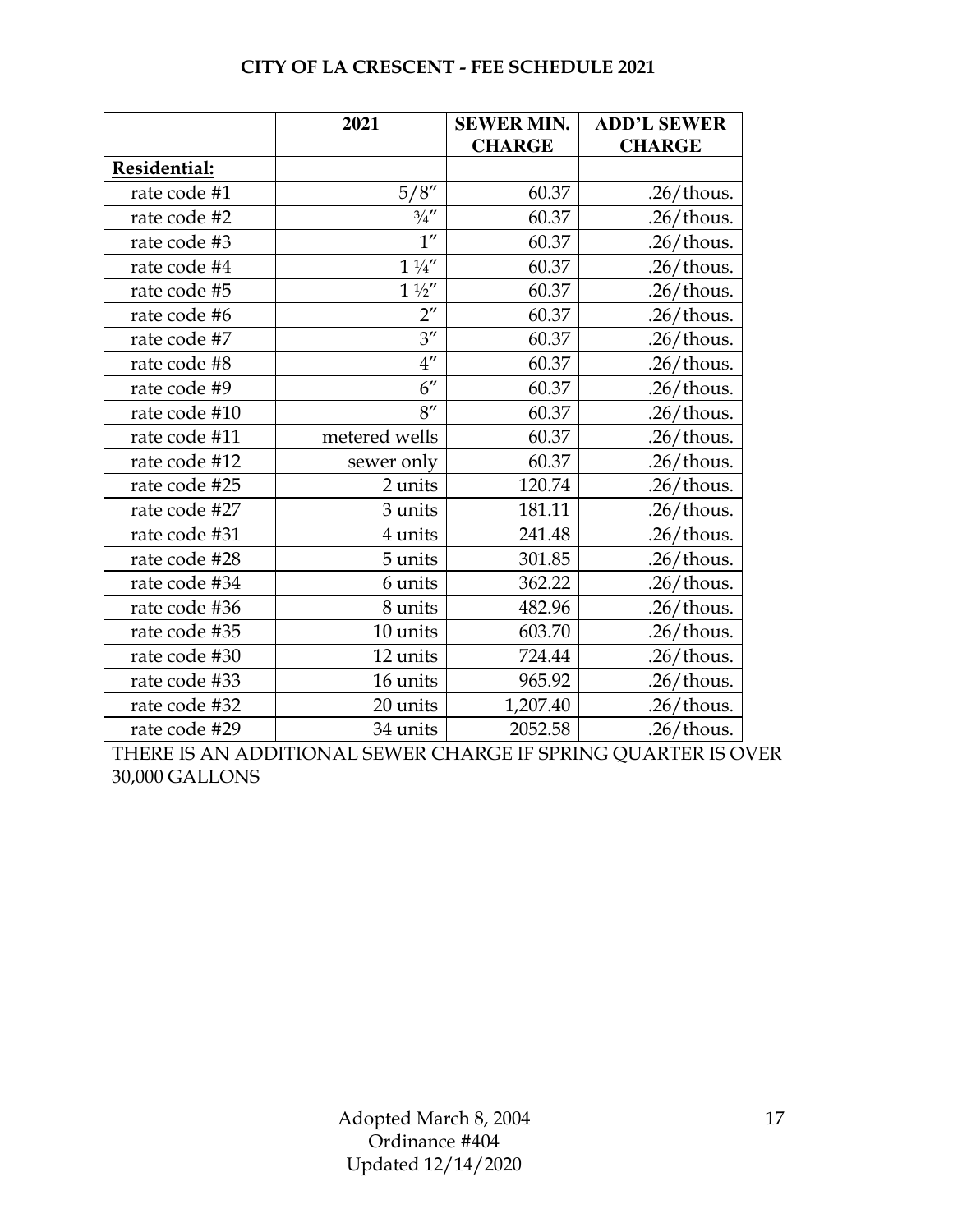| DULID MADIL        |                  |  |
|--------------------|------------------|--|
| <b>SOLID WASTE</b> | 2021             |  |
| Price Per Bag      | \$2.80           |  |
| Recycling          | \$3.40 per month |  |
|                    |                  |  |
|                    |                  |  |
|                    |                  |  |
|                    |                  |  |
|                    |                  |  |

#### **SOLID WASTE**

Adopted March 8, 2004 Ordinance #404 Updated 12/14/2020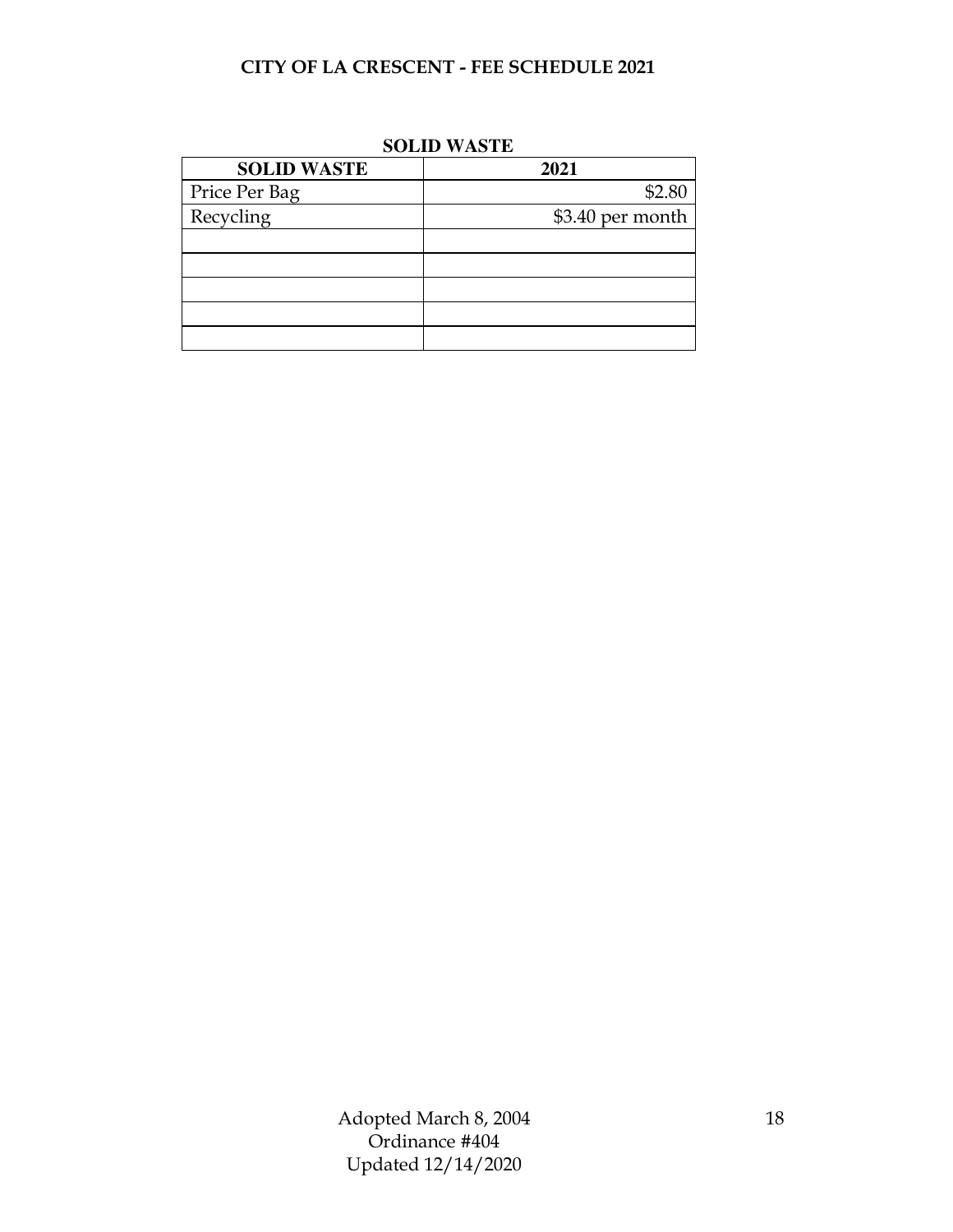| WATER                               |                                                      |  |
|-------------------------------------|------------------------------------------------------|--|
| <b>WATER</b>                        | 2021                                                 |  |
| Water hookup fee                    | \$1,000.00                                           |  |
| Pressure reducer valves - charge    | Charge would be rate the city is charged to          |  |
| is price city pays per invoice from | purchase the pressure-reducing valve. This           |  |
| manufacturer                        | charge will fluctuate.                               |  |
| MXU charge (new construction)       | $$140.00$ – this is the rate the city is presently   |  |
|                                     | charged to purchase the remote reader. This          |  |
|                                     | charge will fluctuate.                               |  |
| Reconnection fee (for non-          | \$30.00                                              |  |
| payment of water bill)              |                                                      |  |
| Water Meter Replacement             | Property owners that refuse to give the City         |  |
|                                     | access to their water meter or fail to respond after |  |
|                                     | receiving notification to change out a water meter   |  |
|                                     | when necessary will be charged \$50.00/Month,        |  |
|                                     | until access is allowed.                             |  |
| Hydrant use -                       | Minimum \$20.00 or \$15.00 being charged per         |  |
|                                     | thousand gallons (Minimum charge excluding           |  |
|                                     | sales tax). Commercial water sales are taxable.      |  |
| Rates                               | See pages 21 and 22.                                 |  |

| <b>WATER USAGE</b>                 | <b>RATE</b>                    |
|------------------------------------|--------------------------------|
| 0-5,000 GALLONS                    | \$6.43 PER THOUSAND GALLONS    |
| 5,001 - 10,000 GALLONS             | \$7.78 PER THOUSAND GALLONS    |
| 10,001 - 25,000 GALLONS            | \$7.83 PER THOUSAND GALLONS    |
| 25,001 - 35,000 GALLONS            | \$7.88 PER THOUSAND GALLONS    |
| <b>GREATER THAN 35,000 GALLONS</b> | \$8.08 PER THOUSAND GALLONS    |
| <b>RESIDENTIAL SEWER</b>           | <b>MINIMUM, - \$65.37</b>      |
|                                    | ADD'L .26 CENTS PER THOU. GAL  |
|                                    | OF WTR (OVER 30,000 GAL.) USED |
|                                    | IN SPRING OTR.                 |
| <b>COMMERCIAL SEWER</b>            | <b>MINIMUM \$65.37</b>         |
|                                    | ADD'L .33 CENTS PER THOU. GAL. |
|                                    | OF WTR (OVER 30,000 GAL.) USED |
|                                    | IN SPRING OTR.                 |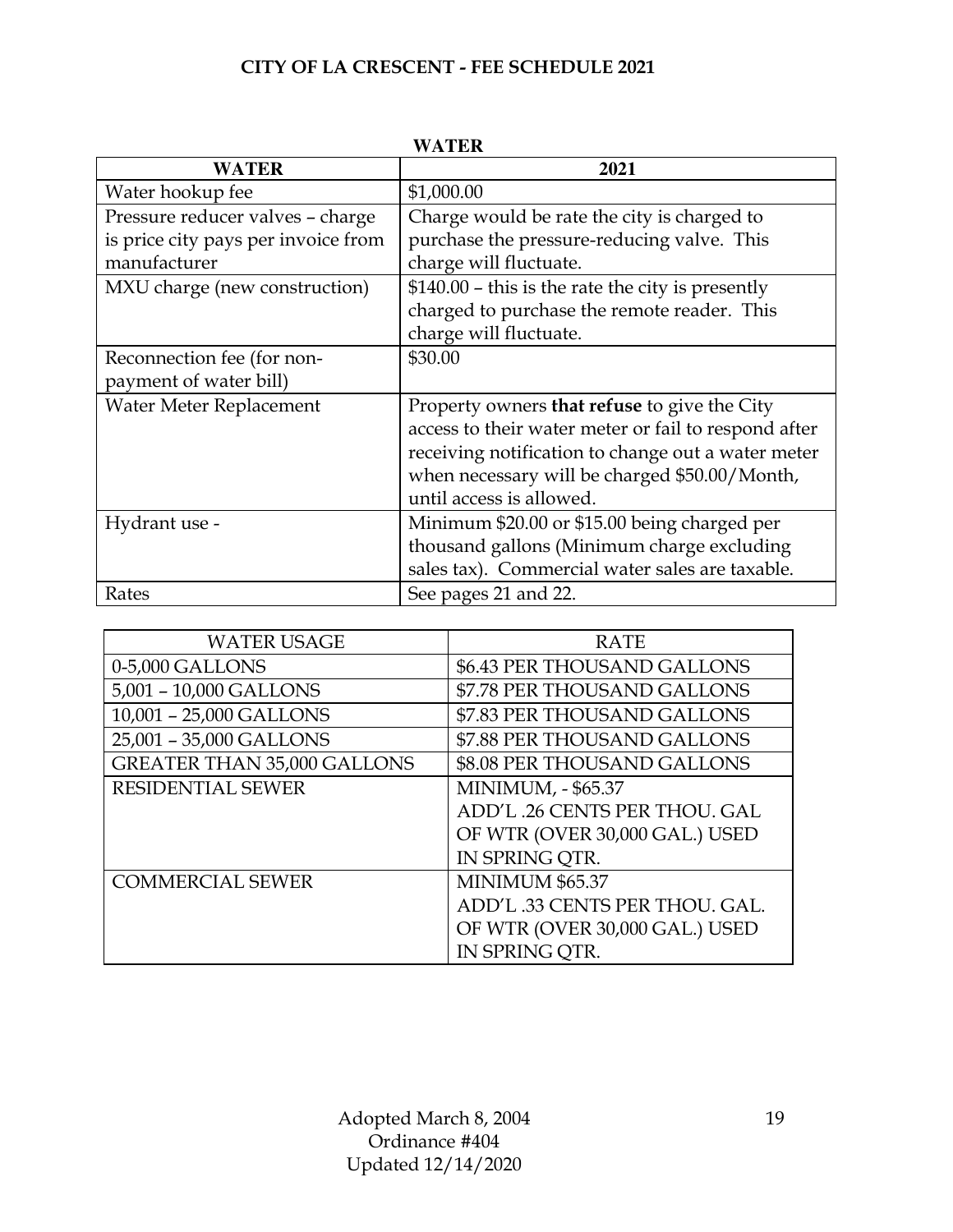|               | 2021               | <b>FIXED</b><br><b>WATER</b><br><b>FEE</b> |
|---------------|--------------------|--------------------------------------------|
| Commercial    |                    |                                            |
| rate code #14 | 5/8''              | 3.00                                       |
| rate code #15 | 3/4''              | 10.50                                      |
| rate code #16 | 1 <sup>''</sup>    | 21.00                                      |
| rate code #17 | $1\frac{1}{4}$     | 31.50                                      |
| rate code #18 | $1\frac{1}{2}$     | 42.00                                      |
| rate code #19 | $2^{\prime\prime}$ | 68.25                                      |
| rate code #20 | $3^{\prime\prime}$ | 84.00                                      |
| rate code #21 | $4^{\prime\prime}$ | 105.00                                     |
| rate code #22 | $6^{\prime\prime}$ | 136.50                                     |
| rate code #23 | 8''                | 168.00                                     |
| rate code #24 | metered wells      | 7.35                                       |
| rate code #26 | fire protection    | 7.35                                       |
| rate code #37 | 1" greenhouse      | 21.00                                      |
| rate code #38 | sewer only         | 00.00                                      |
| governmental  |                    |                                            |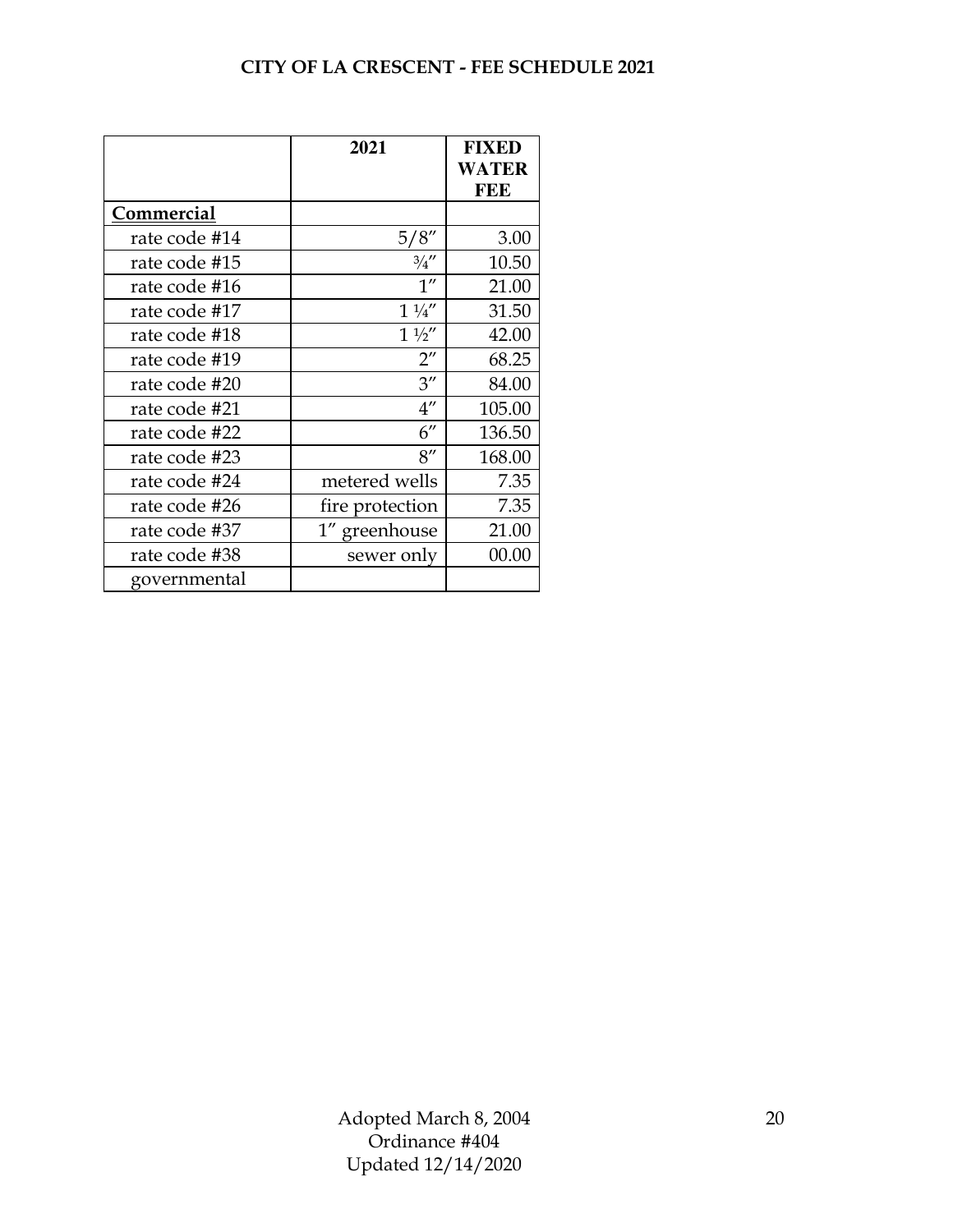|               | 2021               | <b>FIXED</b><br><b>WATER</b><br><b>FEE</b> |
|---------------|--------------------|--------------------------------------------|
| Residential:  |                    |                                            |
| rate code #1  | 5/8''              | 3.00                                       |
| rate code #2  | 3/4''              | 10.50                                      |
| rate code #3  | $1^{\prime\prime}$ | 21.00                                      |
| rate code #4  | $1\frac{1}{4}$     | 31.50                                      |
| rate code #5  | $1\frac{1}{2}$     | 42.00                                      |
| rate code #6  | $2^{\prime\prime}$ | 68.25                                      |
| rate code #7  | $3^{\prime\prime}$ | 84.00                                      |
| rate code #8  | $4^{\prime\prime}$ | 105.00                                     |
| rate code #9  | $6^{\prime\prime}$ | 136.50                                     |
| rate code #10 | 8''                | 168.00                                     |
| rate code #11 | metered wells      | 7.35                                       |
| rate code #12 | sewer only         | 0.00                                       |
| rate code #25 | 2 units            | 4.20                                       |
| rate code #27 | 3 units            | 6.30                                       |
| rate code #31 | 4 units            | 8.40                                       |
| rate code #28 | 5 units            | 10.50                                      |
| rate code #34 | 6 units            | 12.60                                      |
| rate code #36 | 8 units            | 16.80                                      |
| rate code #35 | 10 units           | 21.00                                      |
| rate code #30 | 12 units           | 25.20                                      |
| rate code #33 | 16 units           | 33.60                                      |
| rate code #32 | 20 units           | 42.00                                      |
| rate code #29 | 34 units           | 71.40                                      |

THERE IS AN ADDITIONAL SEWER CHARGE IF SPRING QUARTER IS OVER 30,000 GALLONS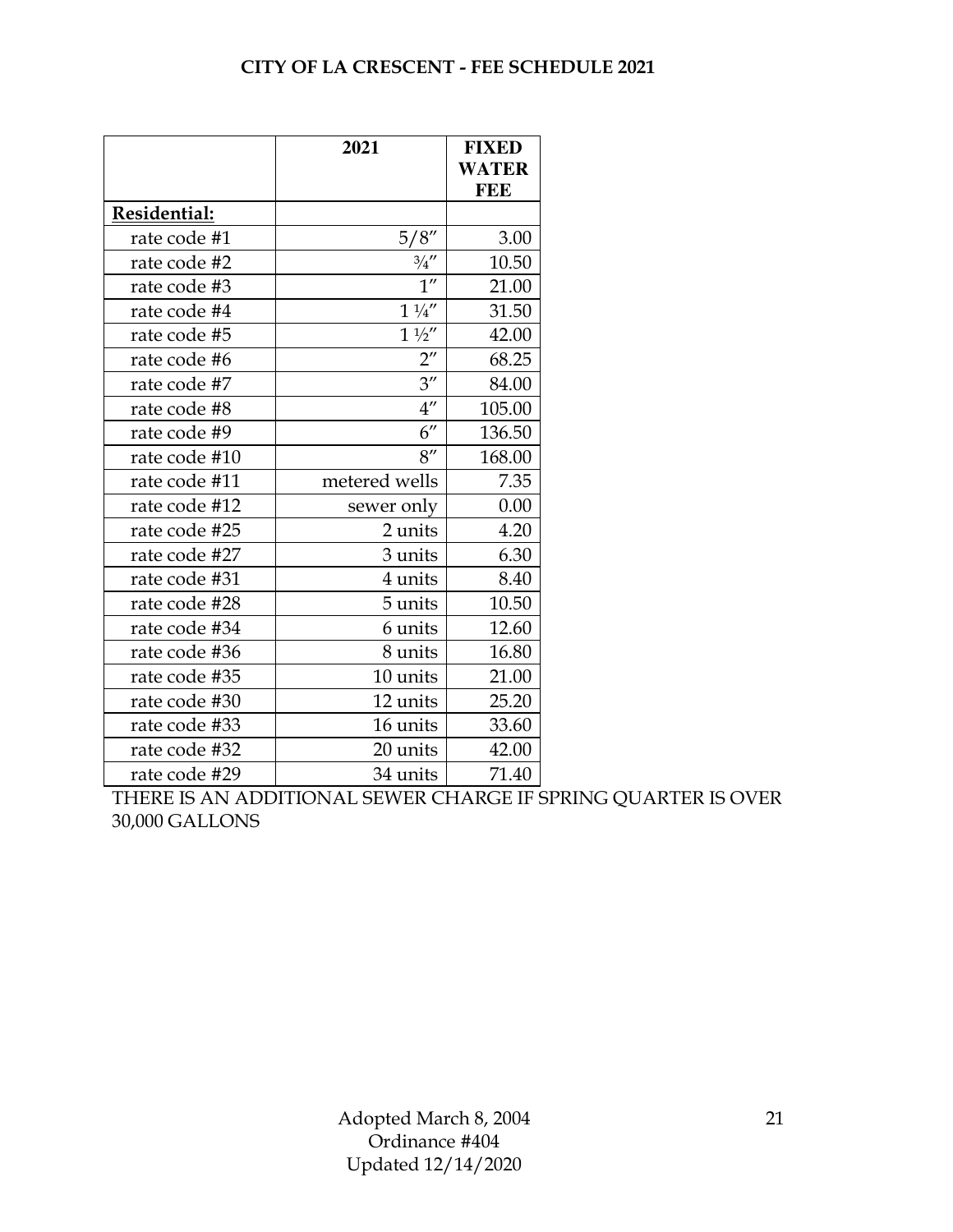| <i>L</i> UNTIA<br><b>ZONING</b>                               | 2021                                    |
|---------------------------------------------------------------|-----------------------------------------|
| Abatement - per incident                                      | \$<br>40.00                             |
|                                                               | administrative fee plus                 |
|                                                               | abatement charges                       |
| Conditional use permit - per each individual request          | 200.00<br>\$                            |
| District zoning chances - per each individual request         | $\mathbb{S}$<br>200.00                  |
| Erosion control:                                              |                                         |
| Reinspection fee                                              | \$35.00                                 |
| Surety deposit (to be returned upon completion of             |                                         |
| erosion control and building permit final inspection          |                                         |
| minus any violations):                                        |                                         |
| New residential/commercial construction                       | \$500.00                                |
| Additions/garages                                             | \$100.00                                |
| Land alterations                                              | \$250.00                                |
| <b>Building demolition</b>                                    | \$250.00                                |
| NOTE: DECKS AND ADDITIONS BUILT ON POSTS                      |                                         |
| FOR THE FOUNDATION ARE EXCLUDED FROM<br><b>SURETY DEPOSIT</b> |                                         |
| <b>Excavation permits</b>                                     | $\mathbb{S}$<br>30.00                   |
|                                                               | plus \$1.00 per sq/lin. foot            |
| Fence permit - Non-Profits exempt from fee                    | \$15.00                                 |
|                                                               | $\frac{1}{4}$ acre or less - \$50.00    |
| Grading permit                                                | $\frac{1}{4}$ acre to 1 acre - \$250.00 |
|                                                               | over 1 acre - \$500.00                  |
|                                                               |                                         |
|                                                               | IF REVIEWED BY CITY                     |
|                                                               | <b>ENGINEER - APPLICANT</b>             |
|                                                               | WILL PAY FOR THE FULL                   |
|                                                               | <b>COST OF ALL</b>                      |
|                                                               | <b>ENGINEERING SERVICES</b>             |
|                                                               | <b>INSTEAD OF ABOVE RATE</b>            |
| Home Occupation - Per Each Individual Request                 | \$150.00                                |
| Interim Conditional Use Permit - Each Individual              | \$150.00                                |
| Request                                                       |                                         |
| Solar Array Panels                                            | \$35.00                                 |

**ZONING**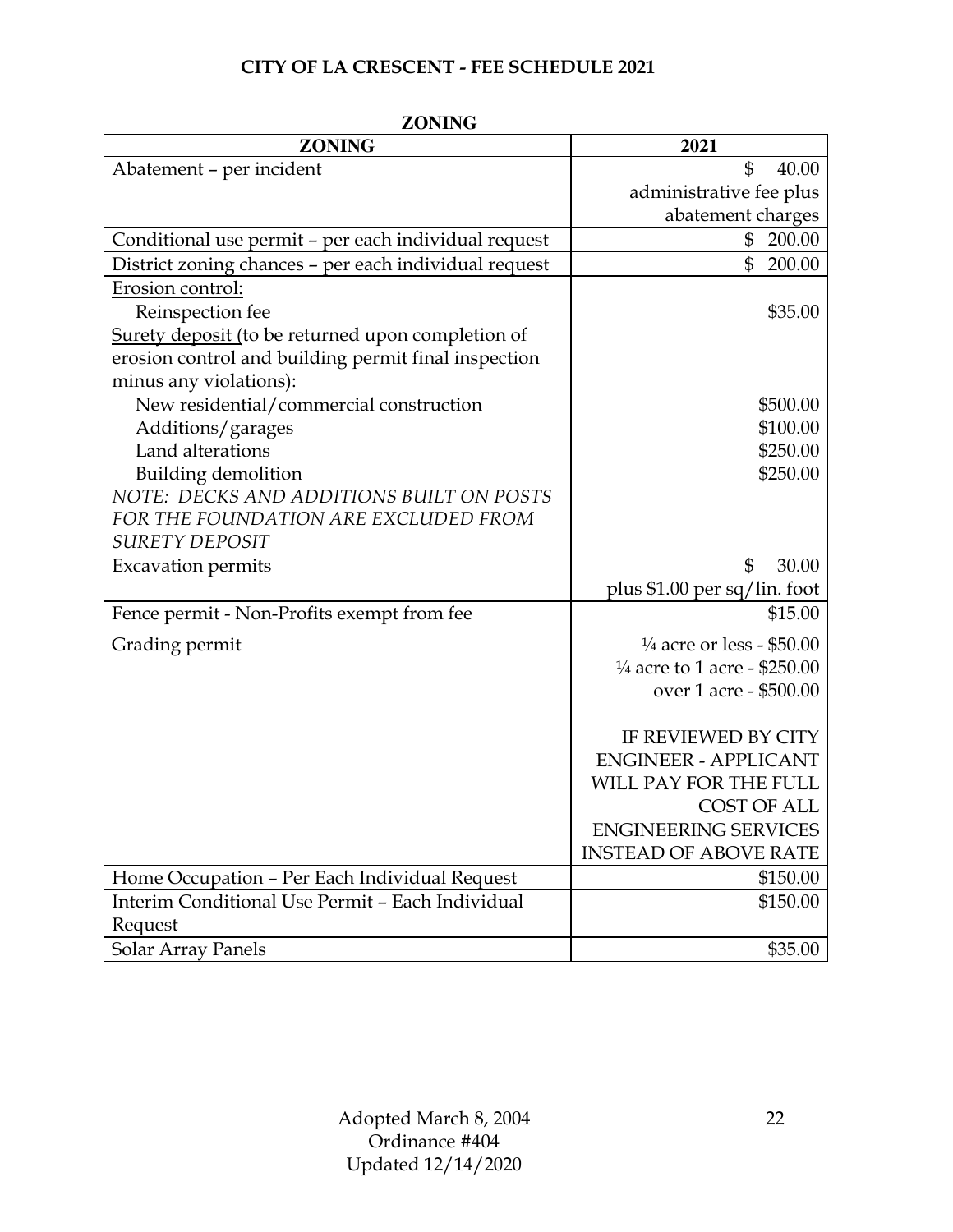| Platting                                         |                      |
|--------------------------------------------------|----------------------|
| Preliminary plat                                 | \$250.00             |
| **Developer is to pay all other related expenses | plus \$50.00 per lot |
| for the platting process.                        |                      |
| *** All fees pending must be paid in full before |                      |
| proceeding with the final plat.                  |                      |
| Final plat                                       | 150.00<br>\$         |
| Sign permit - per sign                           | 35.00<br>S           |
| Variance fee - per each individual request       | 150.00               |
| Well permit                                      |                      |